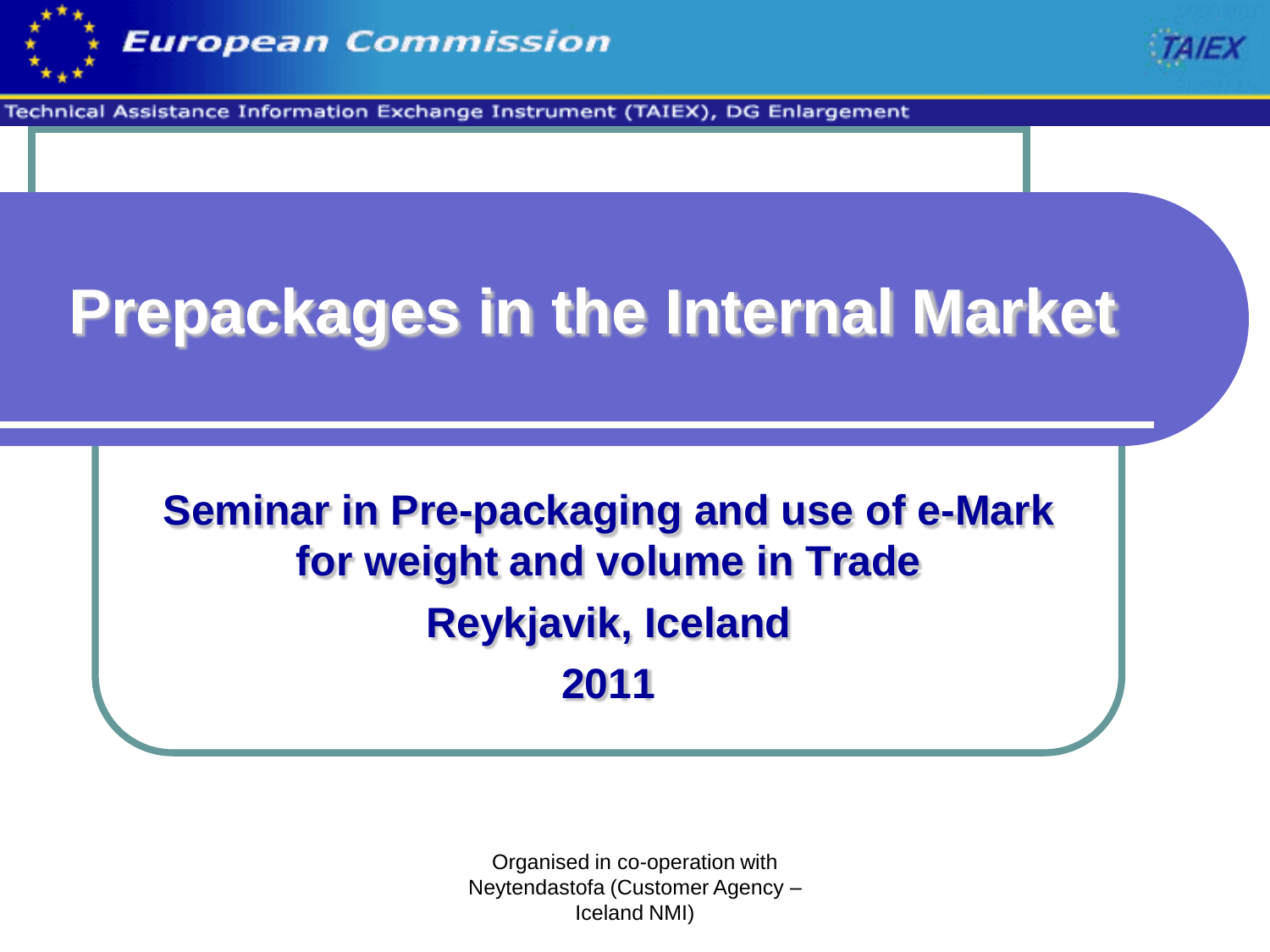# Internal Market

#### **Development**

the Coal treaty, 1951

- the Rome treaty, 1956, introduced EEC and 'common market'
- Elimination of 'tariffs and quotas' in 1968 (exception – non tariff barriers)
- The Single European Act, 1986 (Council of Ministers may adopt necessary decisions by majority vote)
- The single market works from 1993.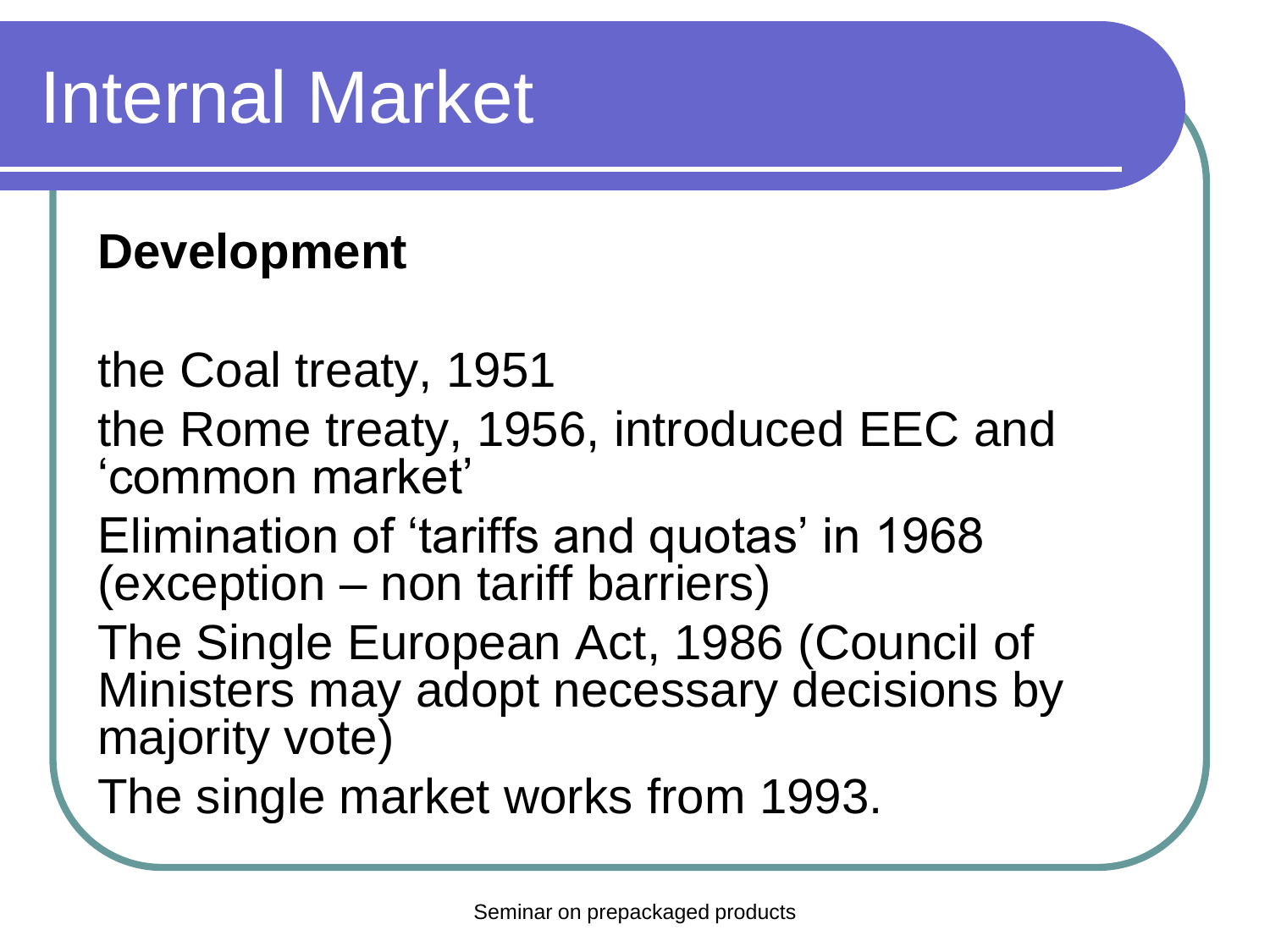# Internal Market

#### **Economic overview**:

- 27 EU member states
- 9 candidate and pre-accession countries
- $\bullet$  The EU's GDP ( $\epsilon$ 12 279.033 trillion) is higher than that of the US (2010)
- 7% of the world's population
- Appr. 2/3 of trade among the EU Member states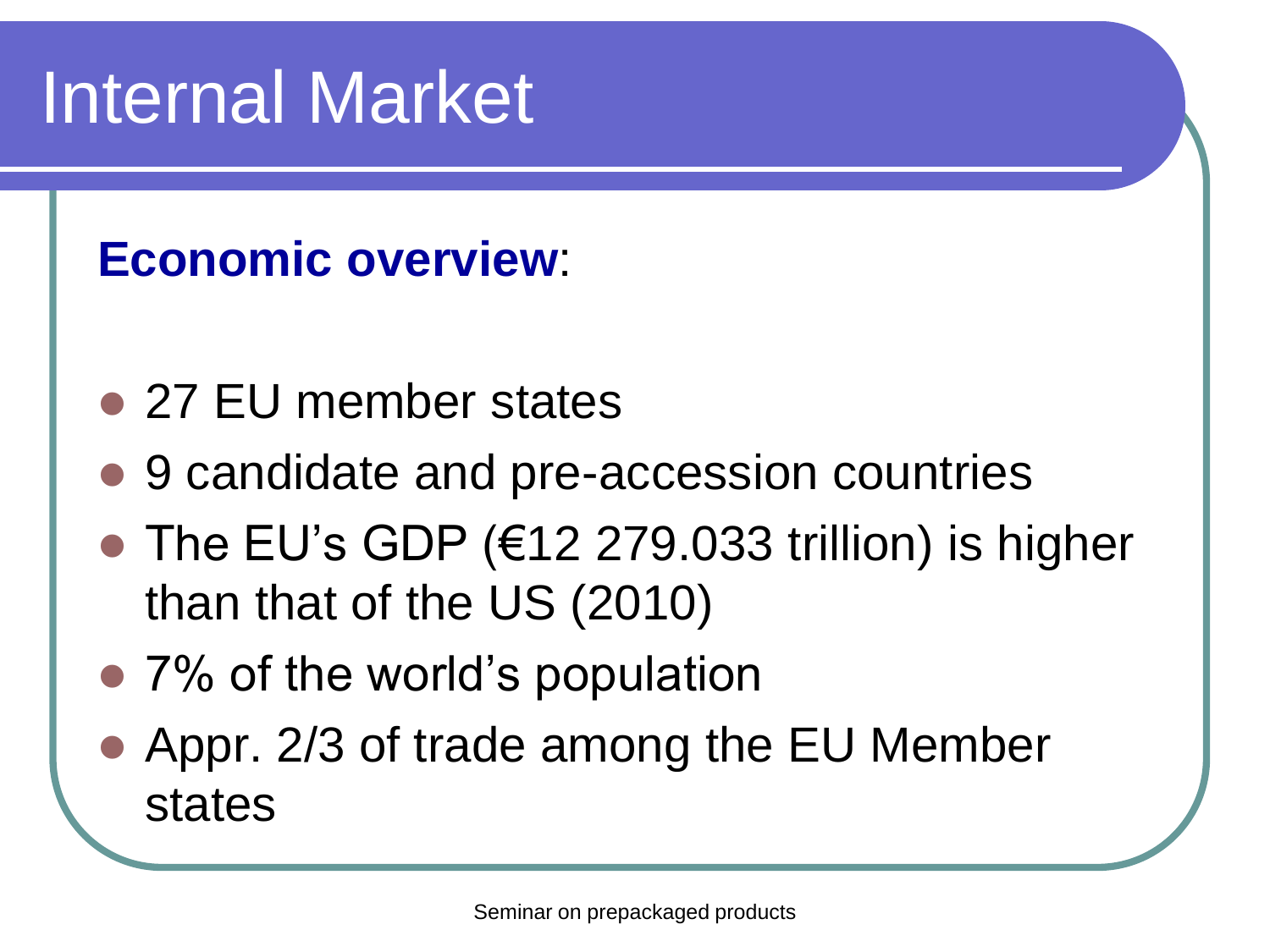# Trade in prepackages

#### **Several figures (estimate):**

- turnover of retail trade of foodstuffs is around 1000 billion EUR (2010), 4.2% of GDP
- Turnover of retail trade of non food products in prepackages may amount to 4% of GDP
- Total value may be as high as 2000 billion EUR (EU27)
- Up to  $\frac{1}{2}$  of prepackages are sold e-marked.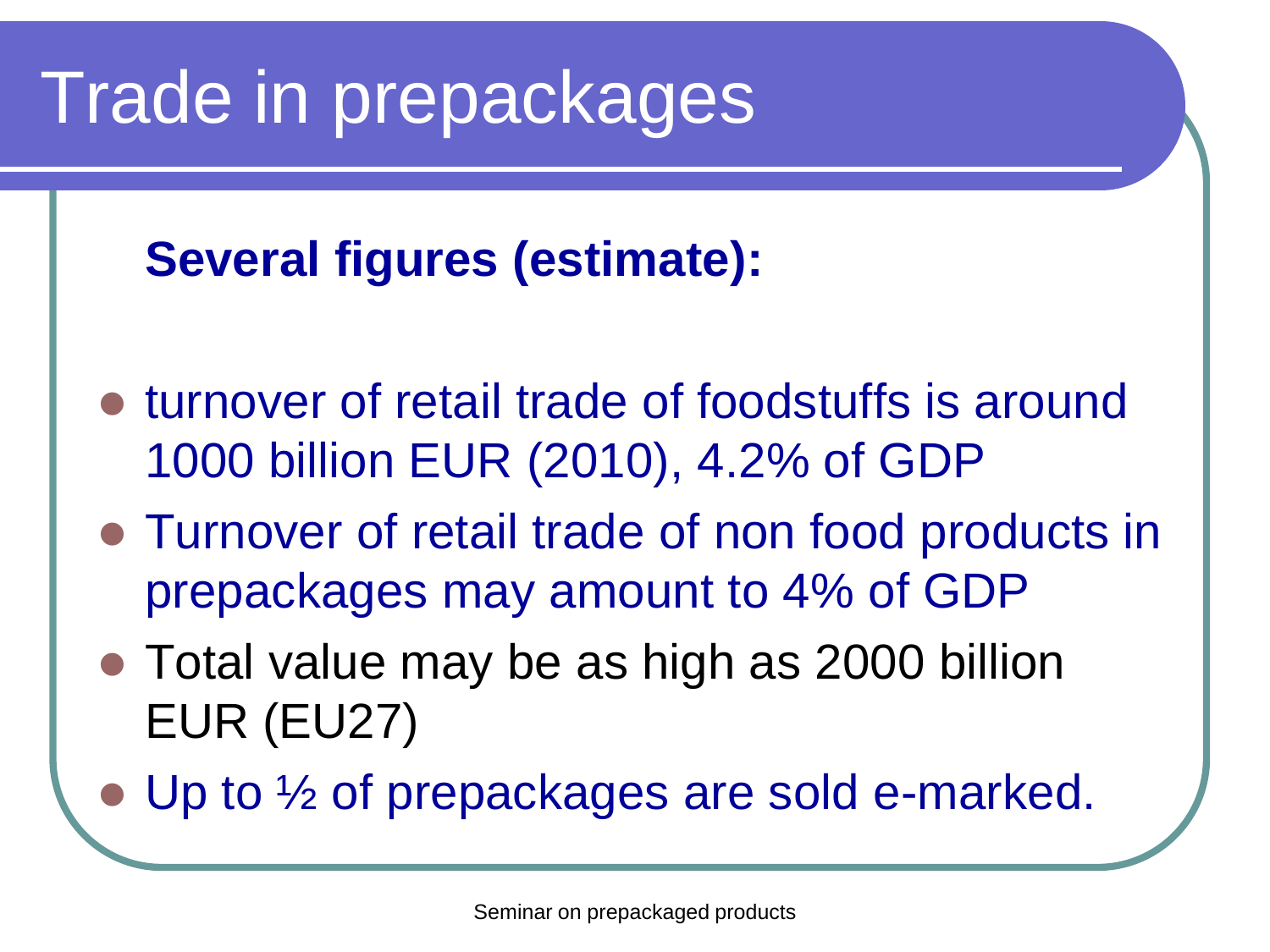## Trends affecting trade

#### **Demographical situation**

• Reduction in household size (more and more are made of 1 or 2 persons)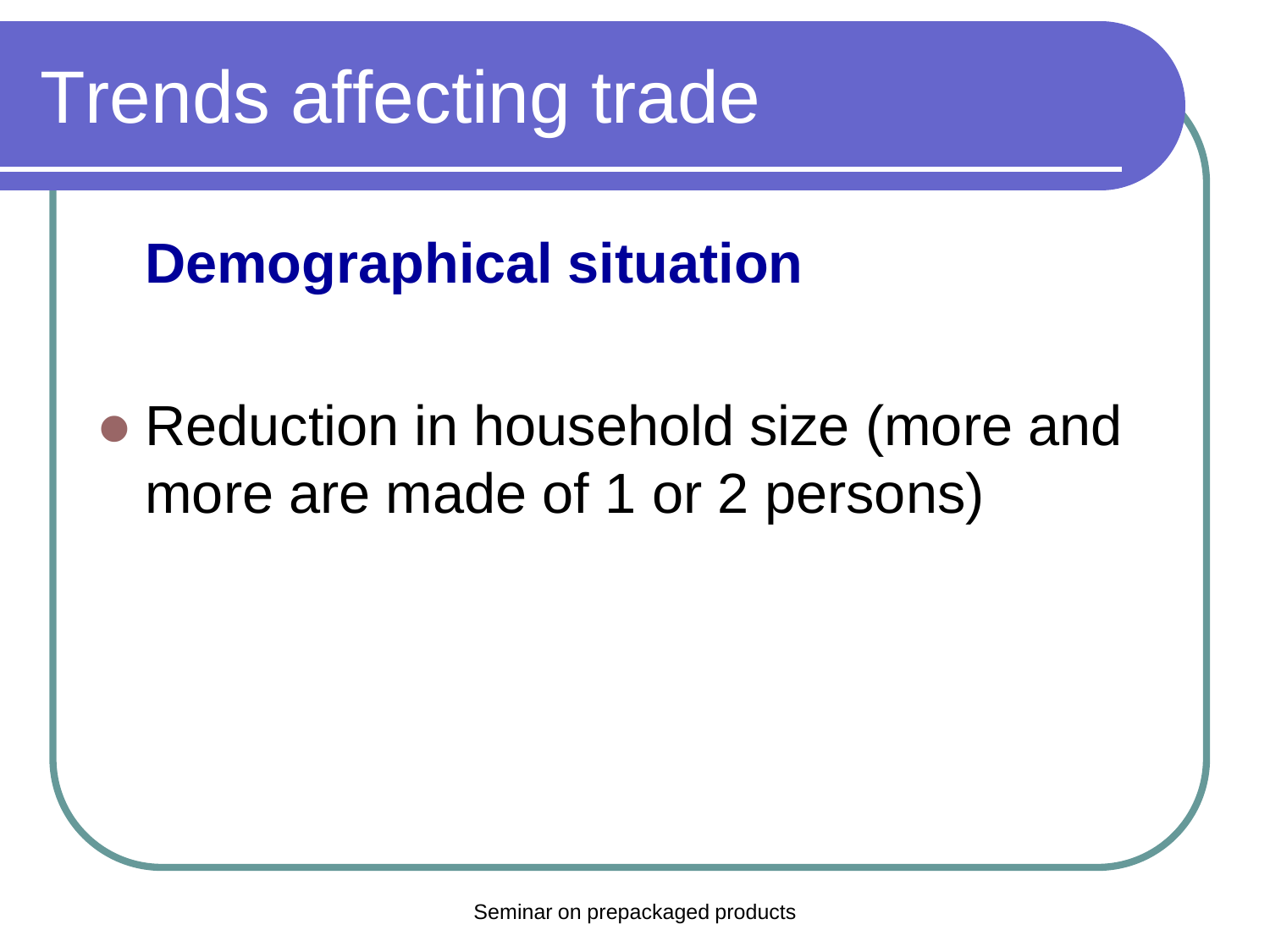# Trends affecting prepackages

#### **Food labelling**

- Regarding nutrition (Guideline daily amounts).
- Reduction salt (sodium) in food.
- Adding vitamins, minerals and other substances to food.

#### **Development in manufacturing technology**

A single product production line is being replaced by flexible gravimetric filling machines (however, recalibration is needed)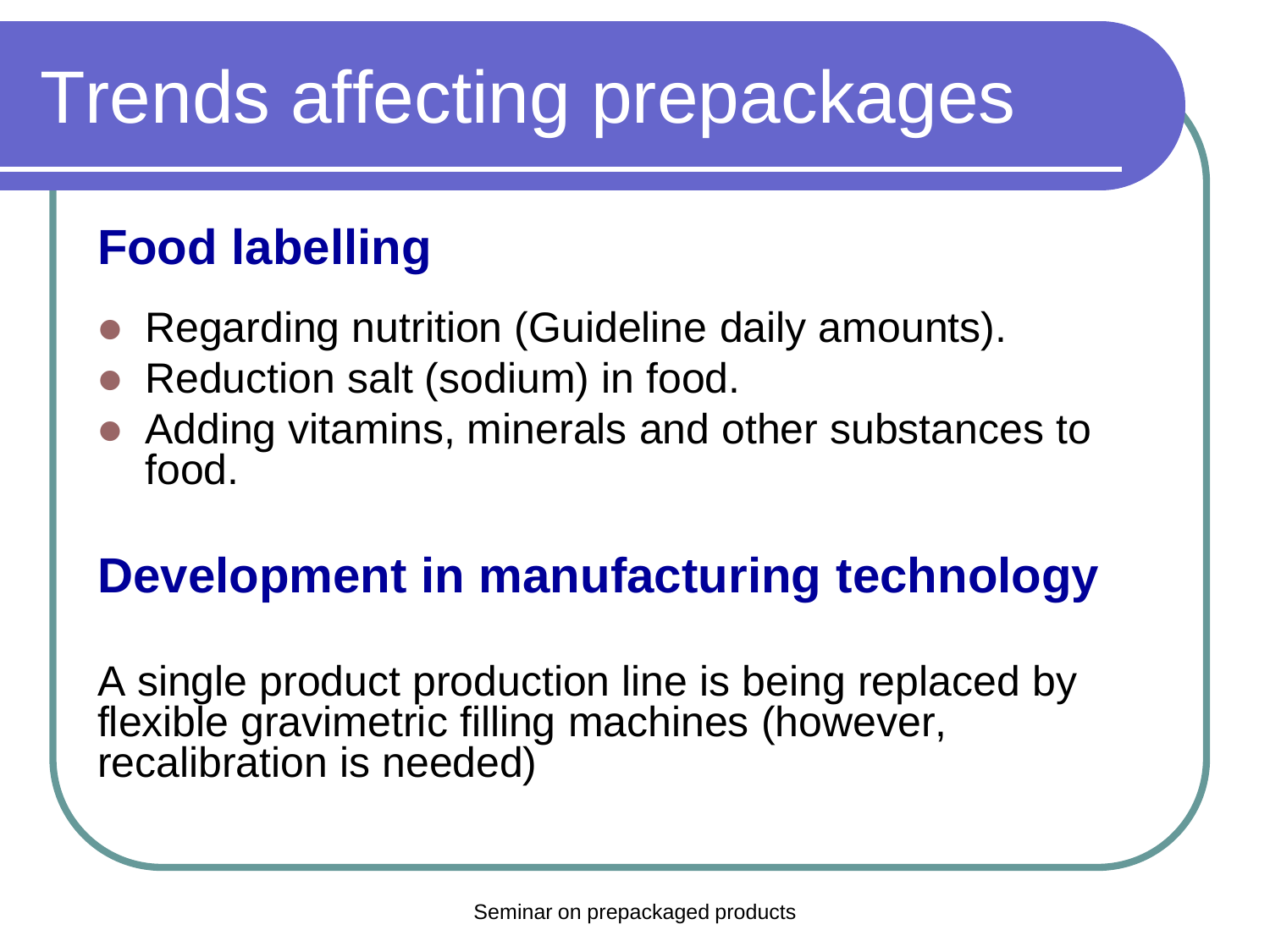## Kinds of trade

#### **There are three main kinds in trade**

- Local/regional,
- National,
- **•** International.

#### Each represents a different risk category

Seminar on prepackaged products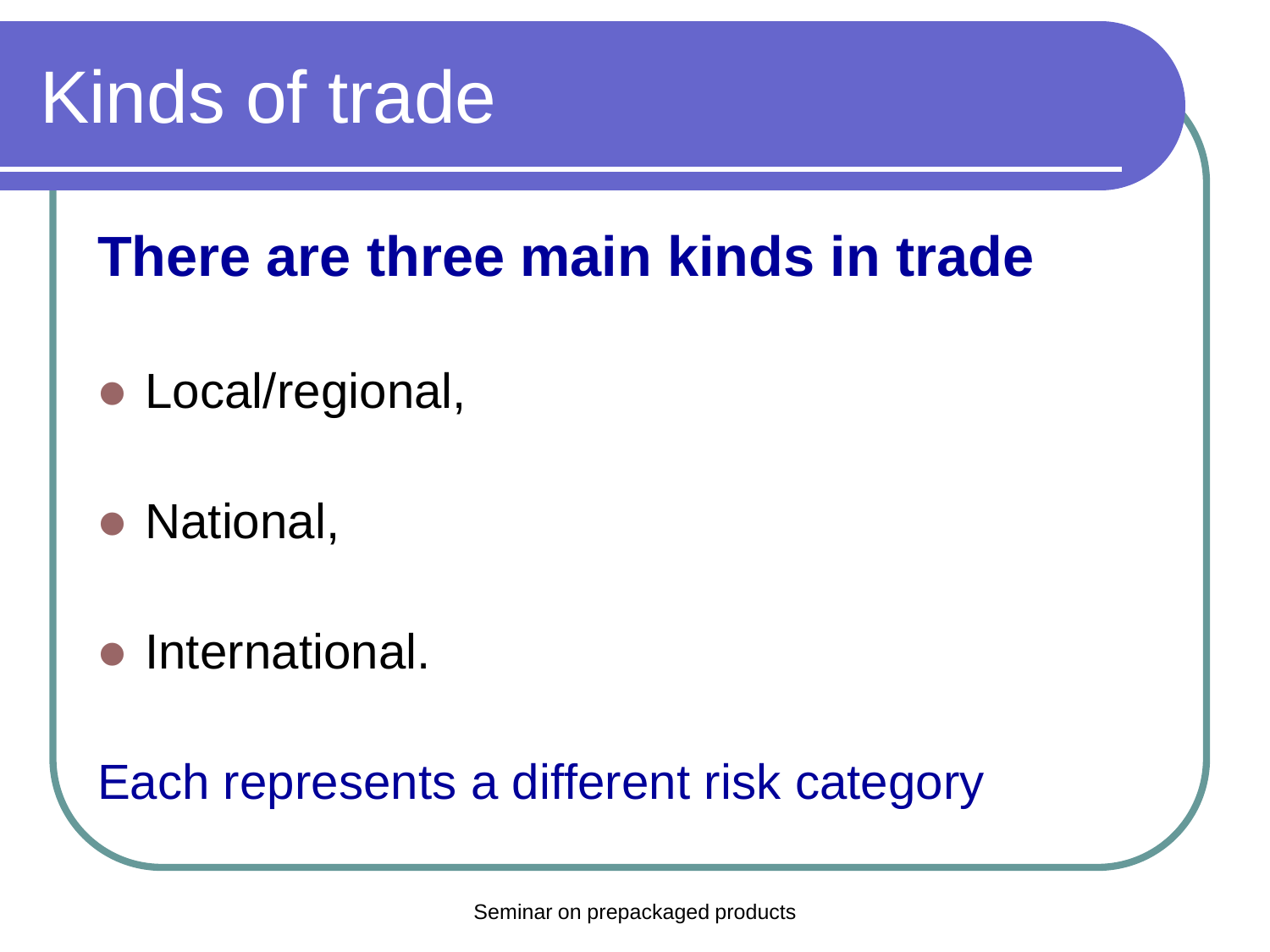# Value of products

#### **Calculation of value of 1 g of a product**

- At 5 EUR/kg
- A prepackage of nominal weight of 500 g
- At a packer's line nominal production rate 10 000 prepackages per hour
- At an 8 hours' shift
- 5 days a week, 50 weeks a year.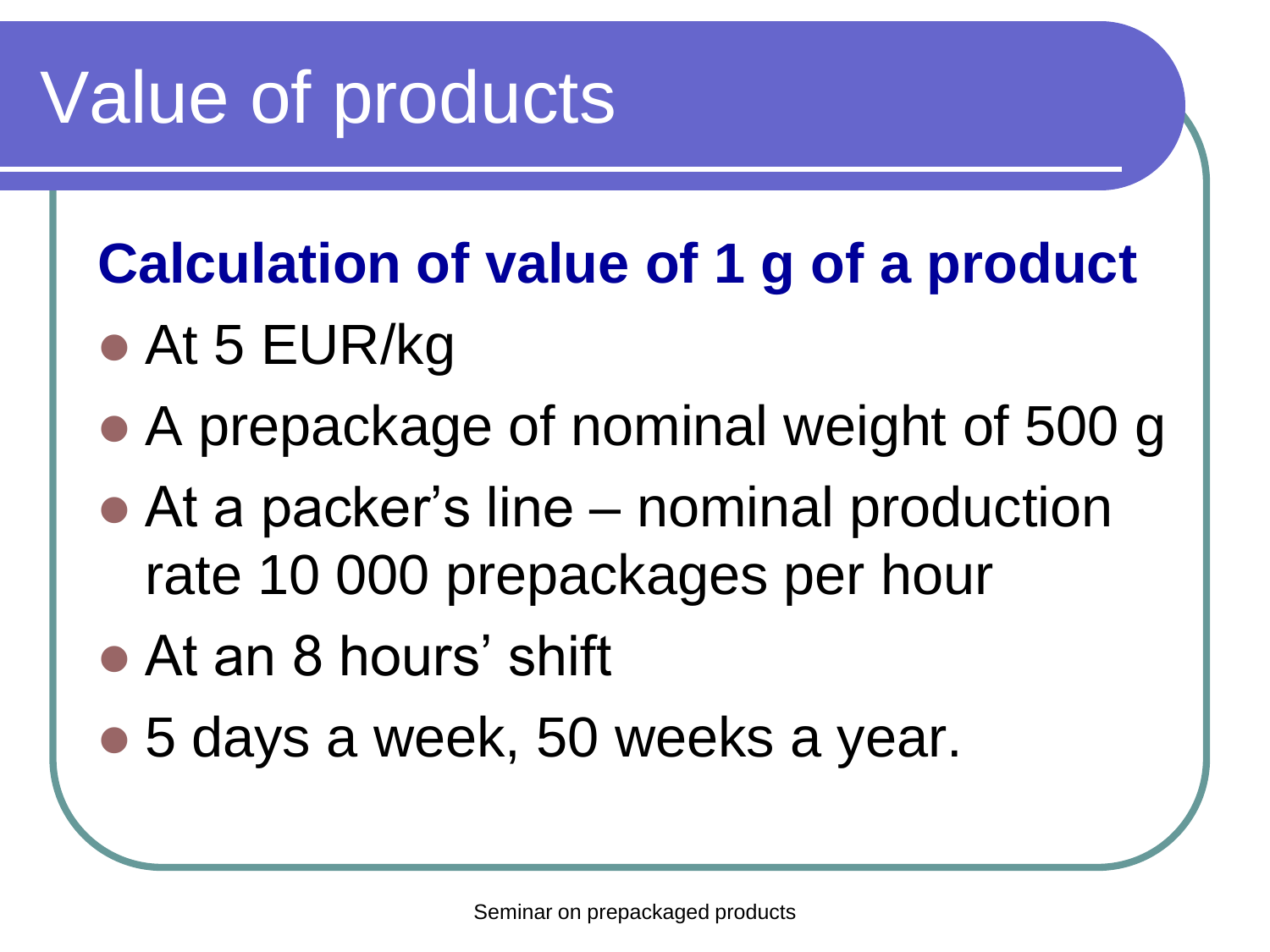# Value of products

**Calculation of a value of 1 g of a product:**

- 20 000 000 g per year,
- Equals to 100 000 EUR per year,

A packer may achieve a competitive advantage based on higher flexibility, operation at the thresholds.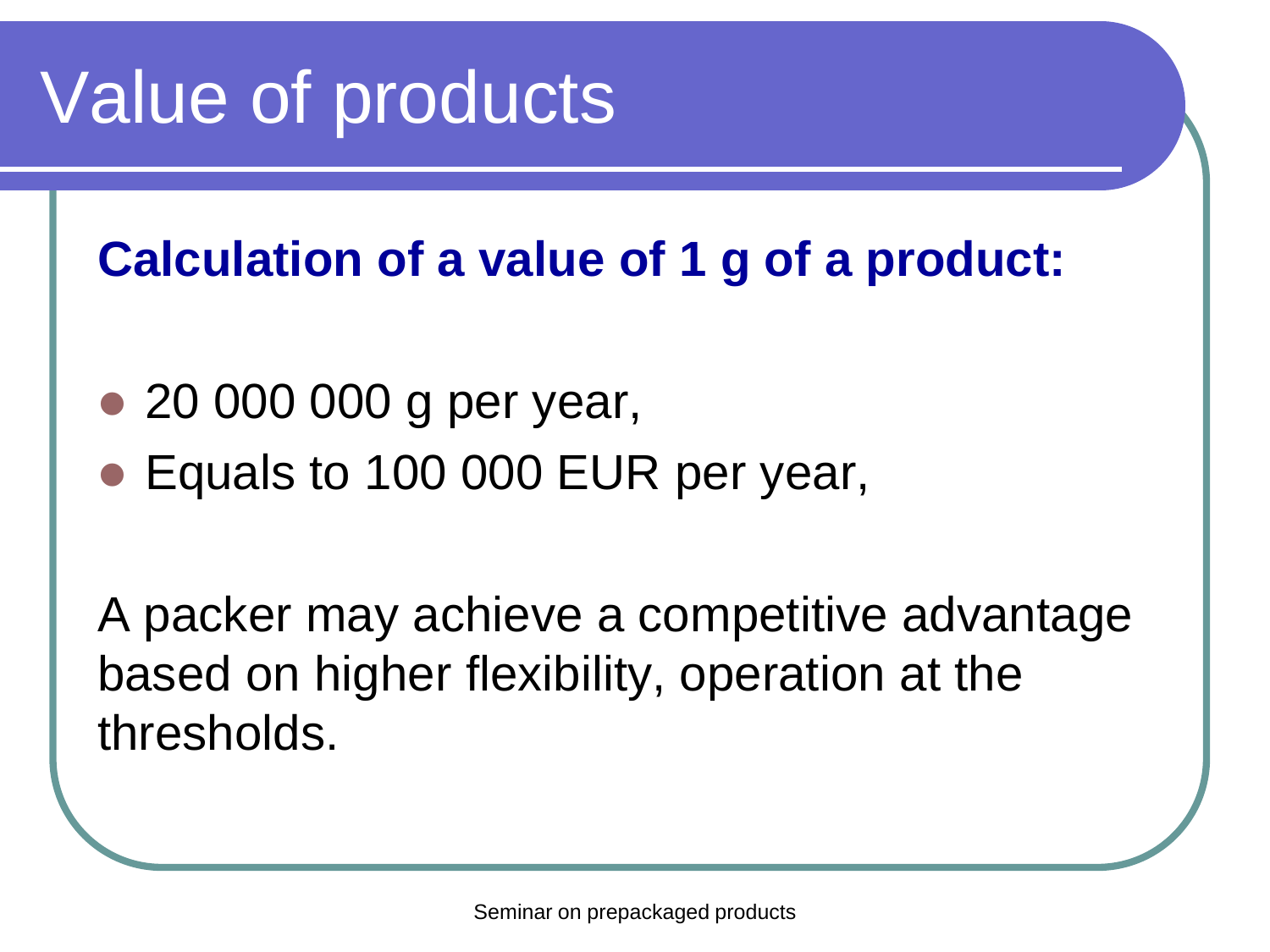#### Risk assessment

#### **Control frequency by authorities in the EU**

- Frequency depends on the risk the business poses and is related to:
- the area of distribution,
- the value of the product
- the difficulty of packing, and
- the result of previous checks, including quantity control systems audits.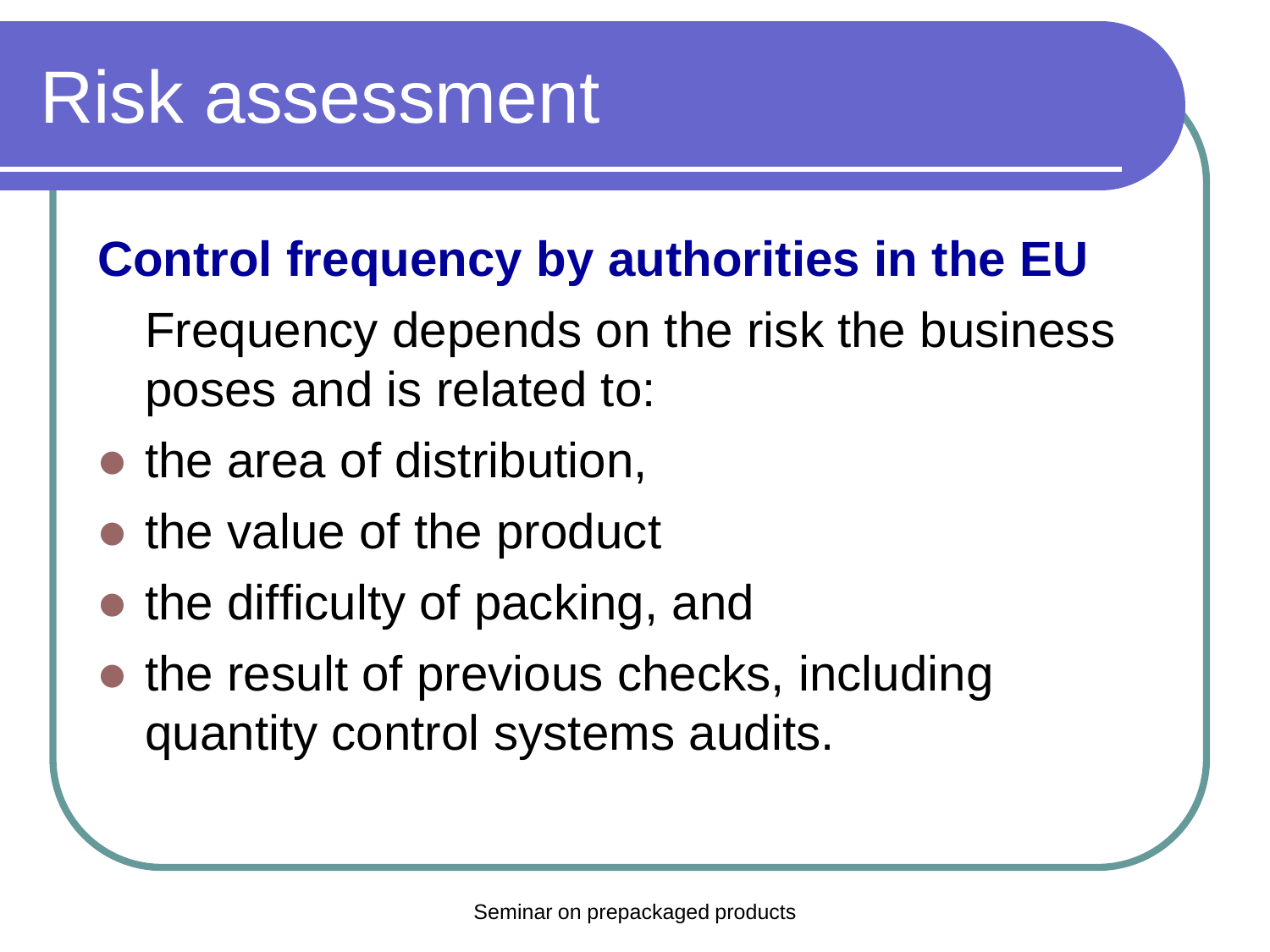# Advantages of e-mark

#### **Advantages:**

Generally, they are as follows:

- Rely on the same requirements over the EU-27
- Historically better known or recognised by the EU-15 citizens
- Become more popular in the new Member States.
- Allows to save comparing to minimum system.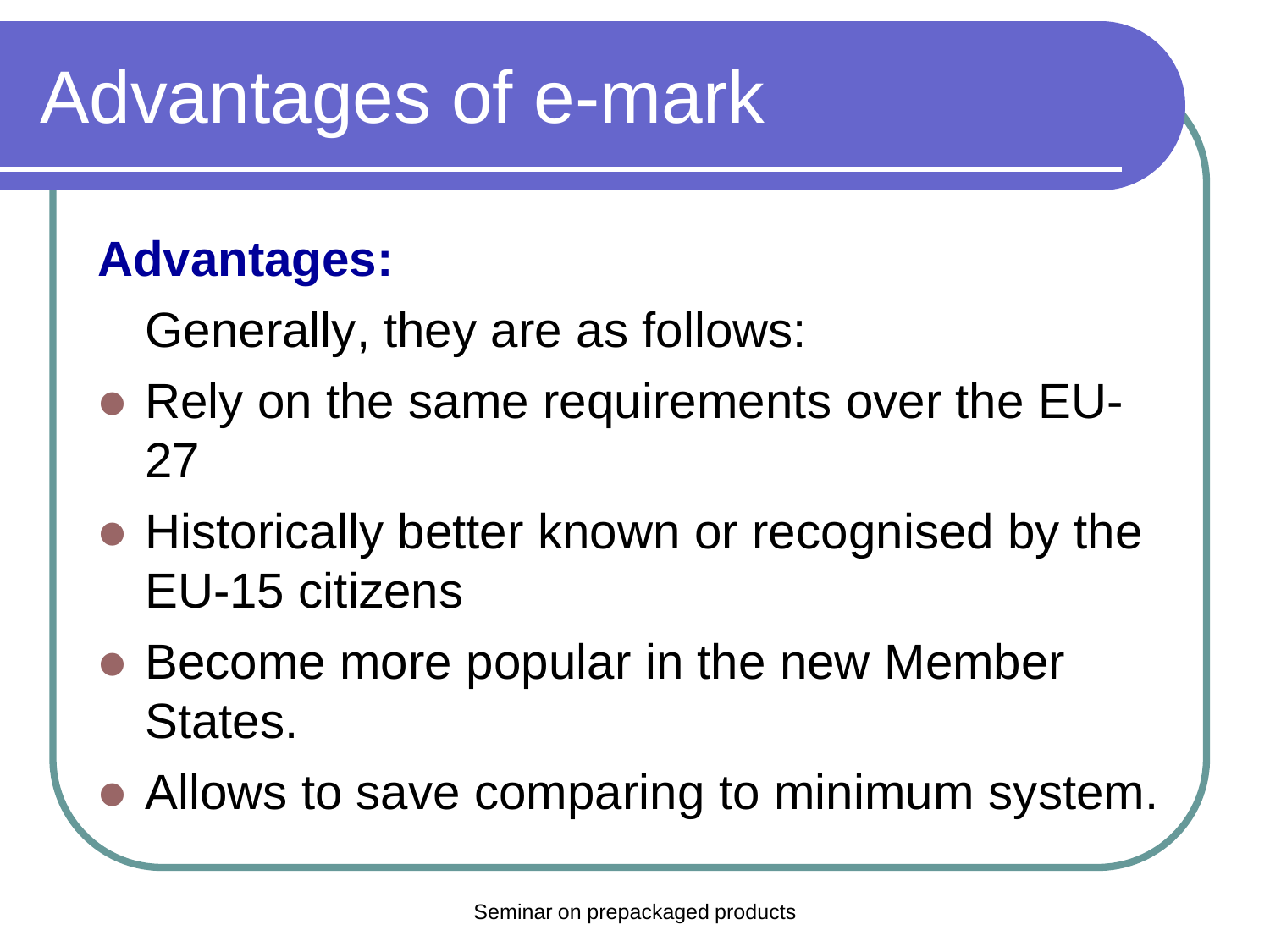## **Disadvantages**

#### Several can be identified

- Necessity of use of statistical procedures for checking pre-packages
- Frequently requires a recognition from public authorities
- Generally, not useful outside Europe.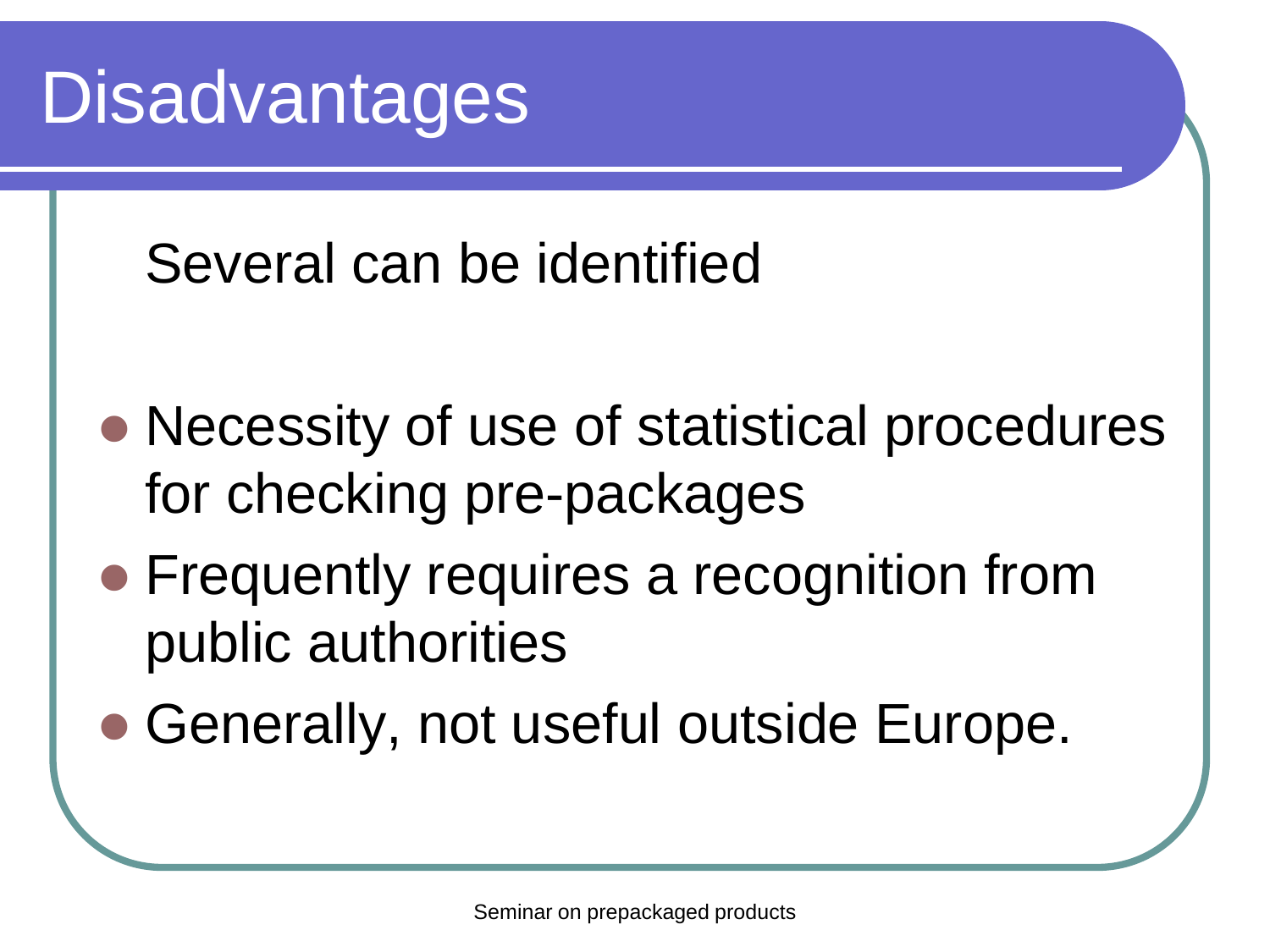# Other relevant legislation

#### Other relevant EU legislation

• NAWI directive 2009/23/EC • MID directive 2004/22/EC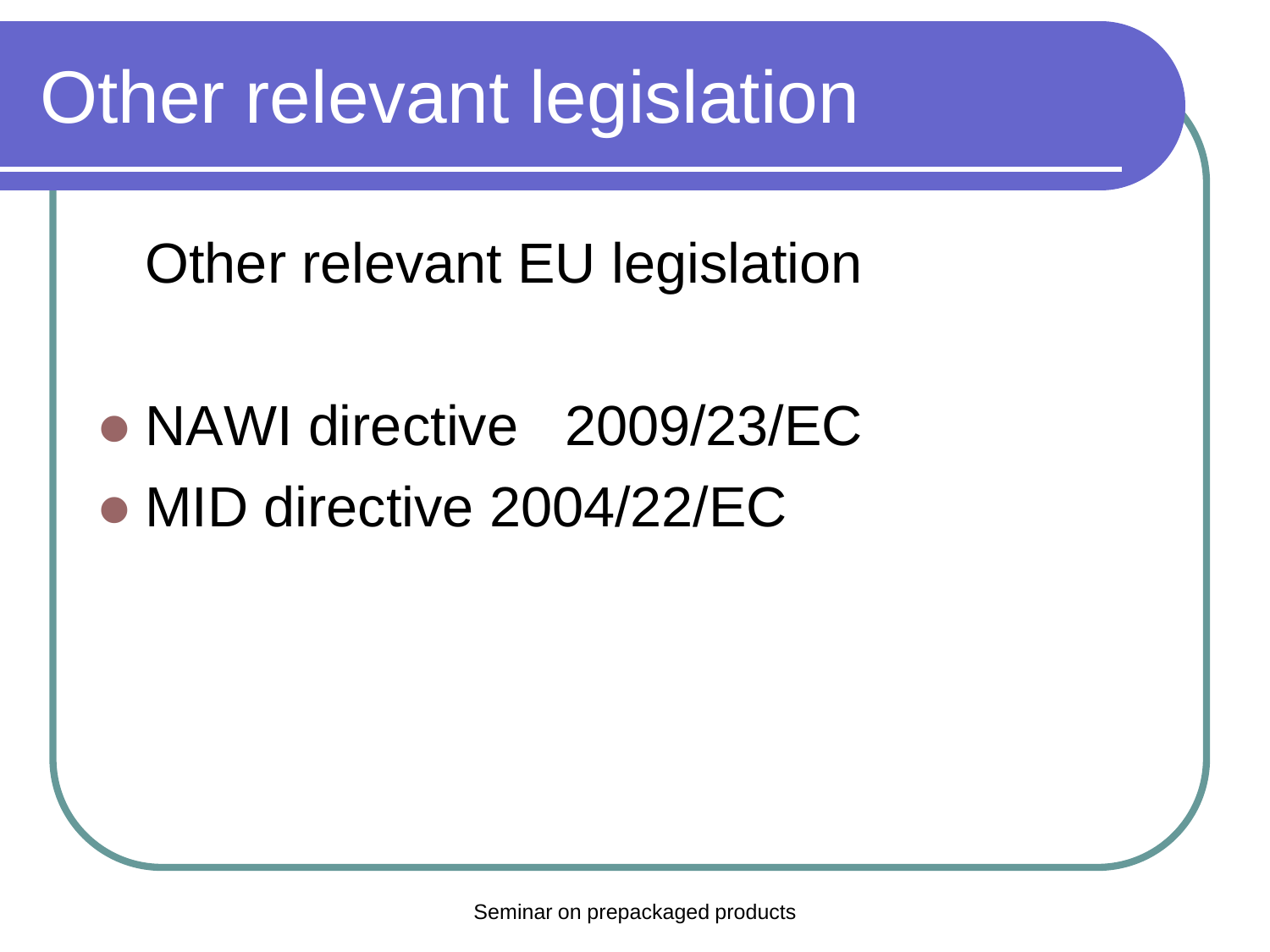- The Competent Department shall recognize the quantity control system in the way specified **in national legislation**.
- Where there have been changes in the quality (quantity control) system these changes need to be recognized by the Competent Department before they are brought into use. **Guidance on** recognition of the packer's procedure for carrying out production checks is given in WELMEC 6.6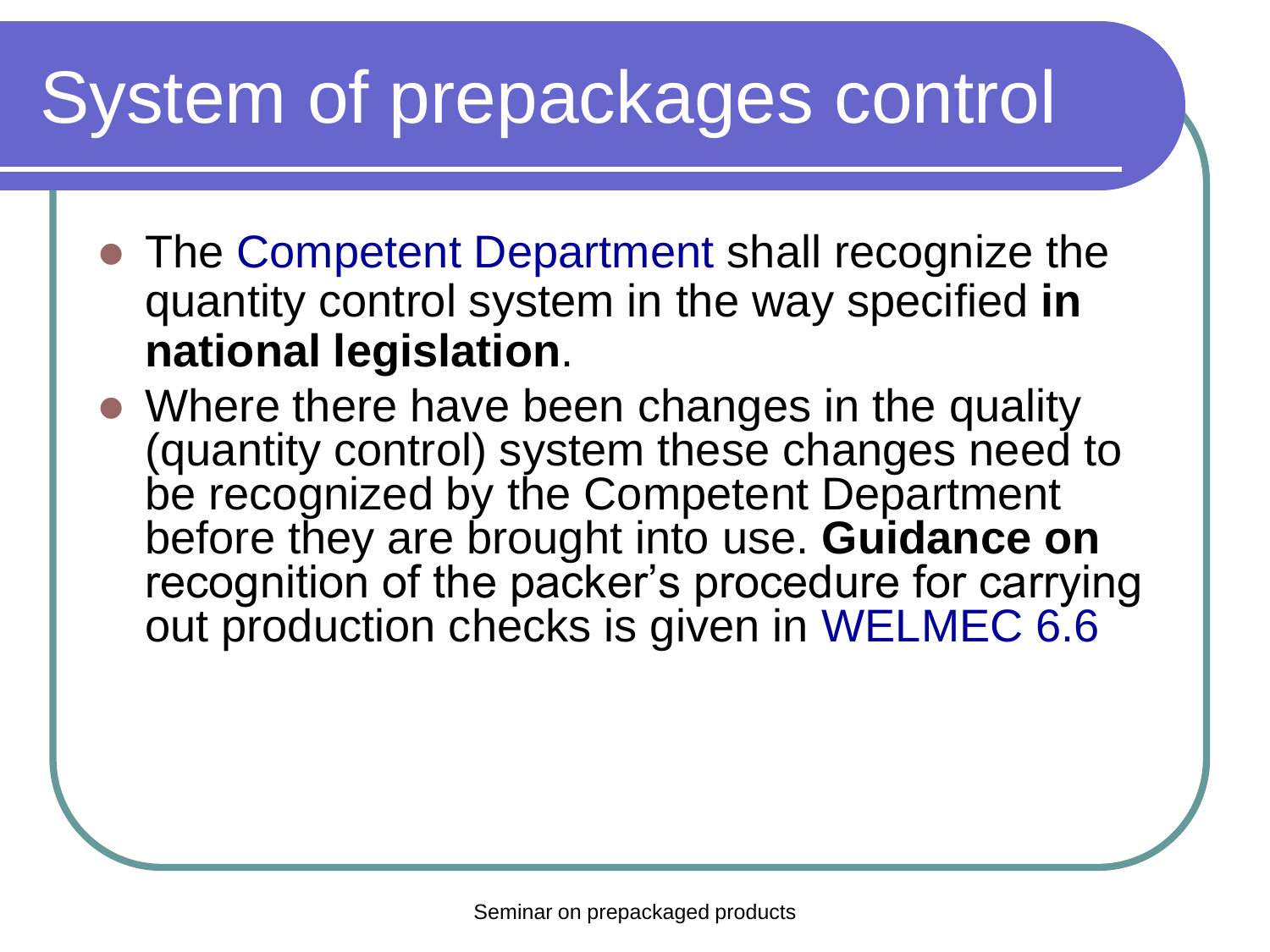#### **Methodology of testing**

• destructive testing or • non destructive testing

Preferably non destructive tests are used.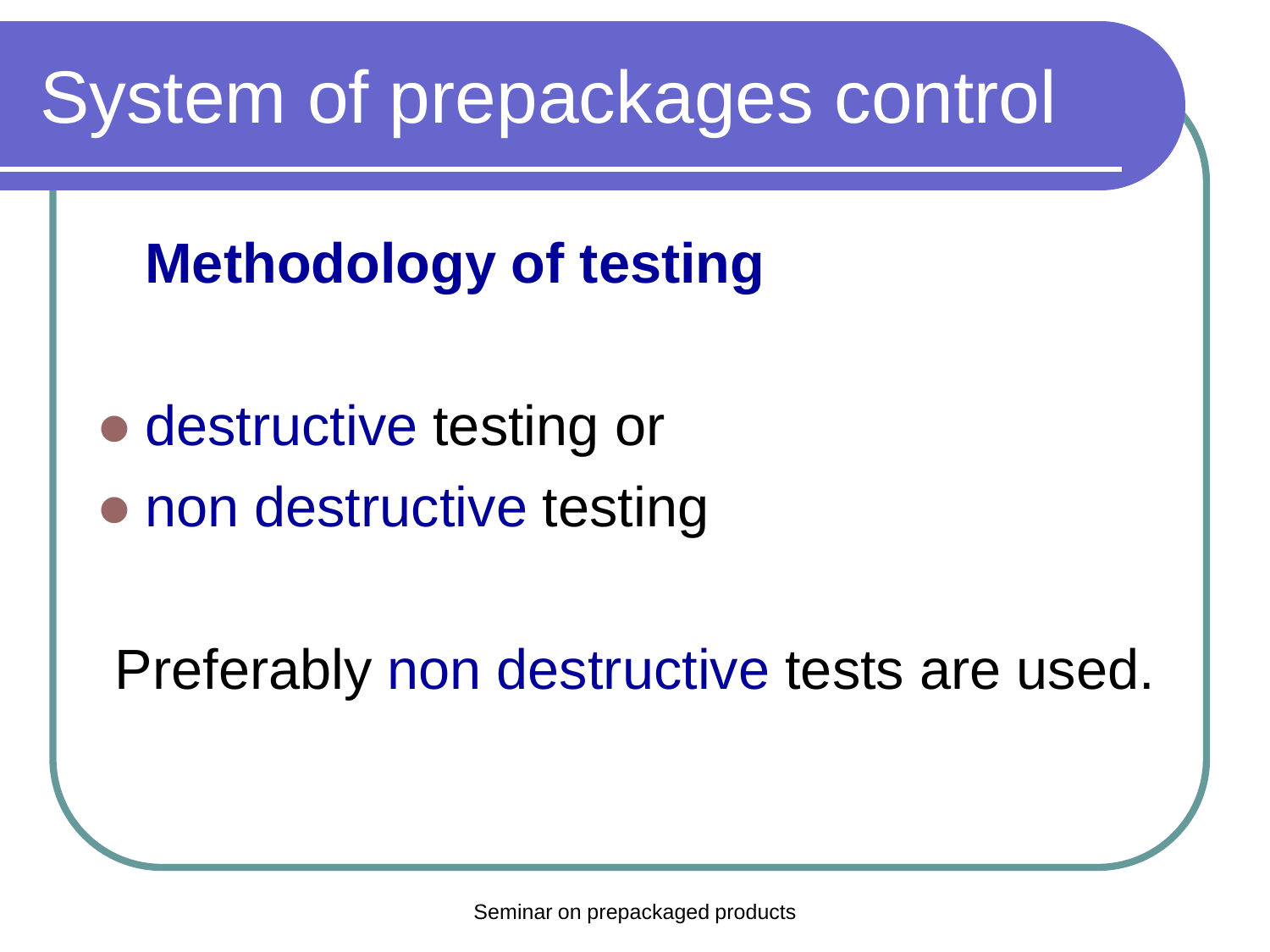#### **Methodology of testing**

Statistical method of the control generally means that:

- the number of samples taken from the batch to be controlled depends on the size of the batch which in practice determined from hourly production of a packing line.
- maximum size of a batch is limited to 10 000 pieces.
- the average value is then corrected by a coefficient depending on the method of statistic used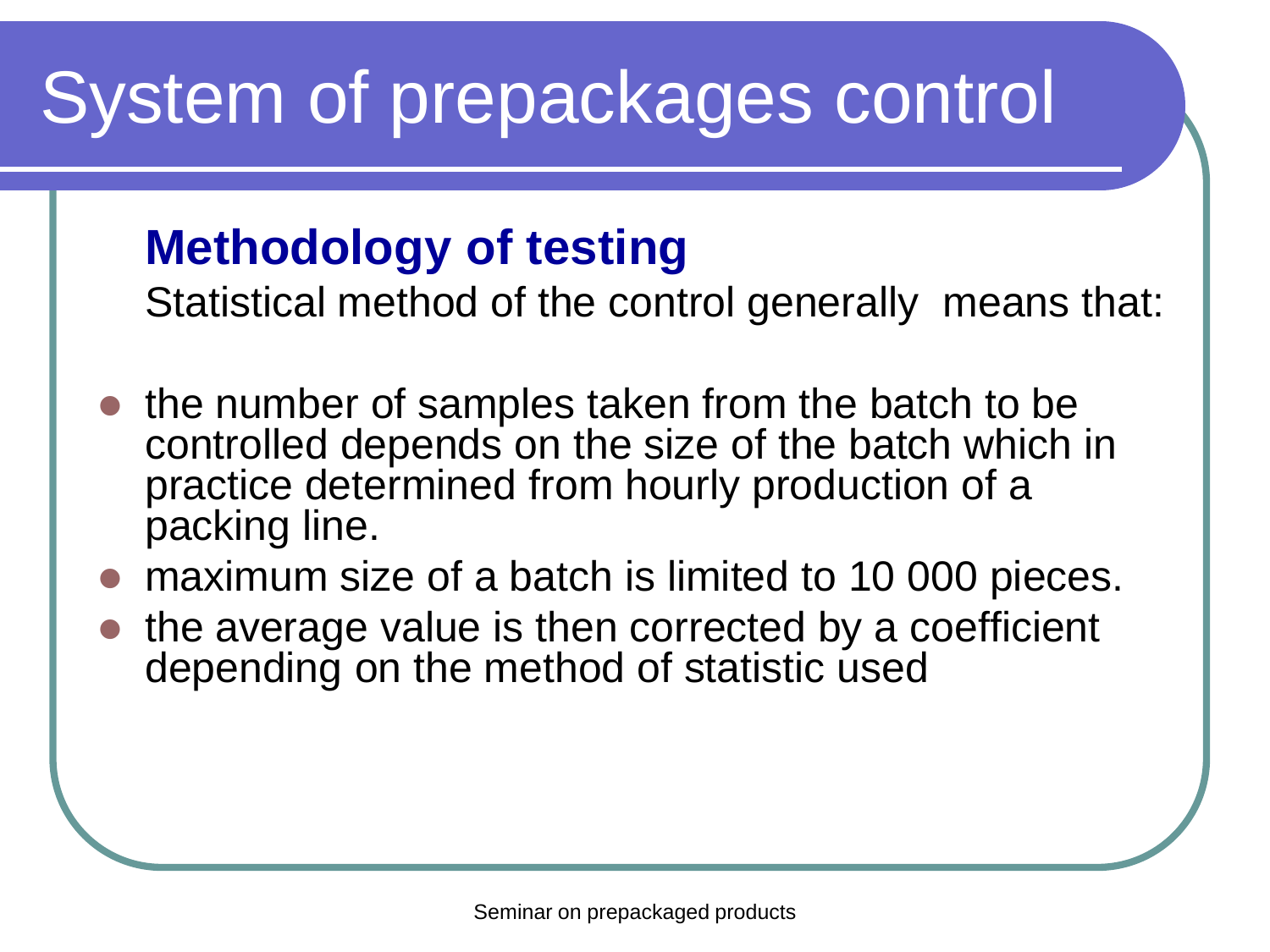#### Measuring the actual content

The actual contents of prepackages may be measured directly by means of weighing instruments or volumetric instruments or, in the case of liquids, indirectly, by weighing the prepacked product and measuring its density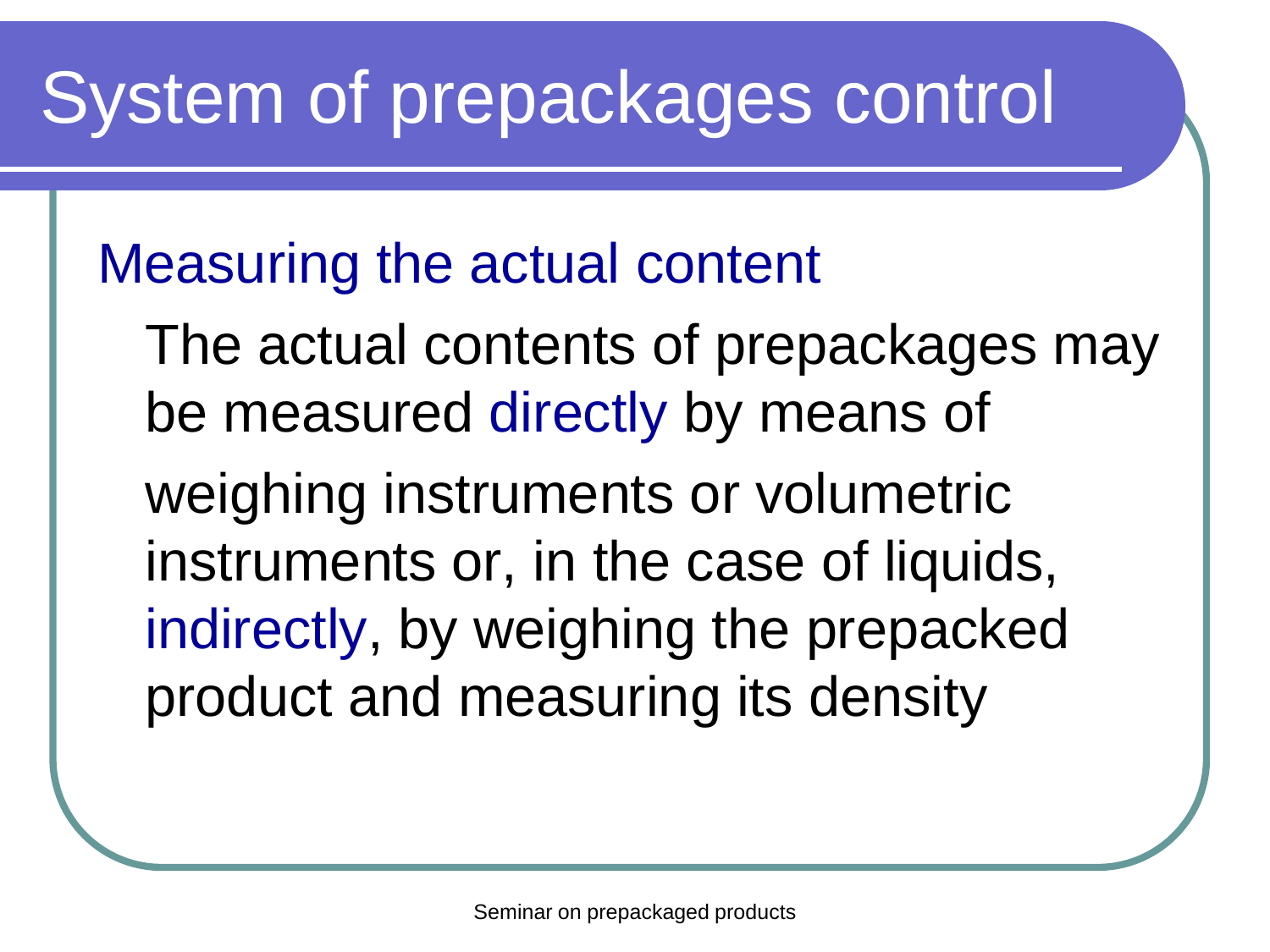#### Checking batches

Carried out by sampling in two parts:

- a check covering the actual contents of each prepackage in the sample,
- another check on the average of the actual contents of the prepackages in the sample.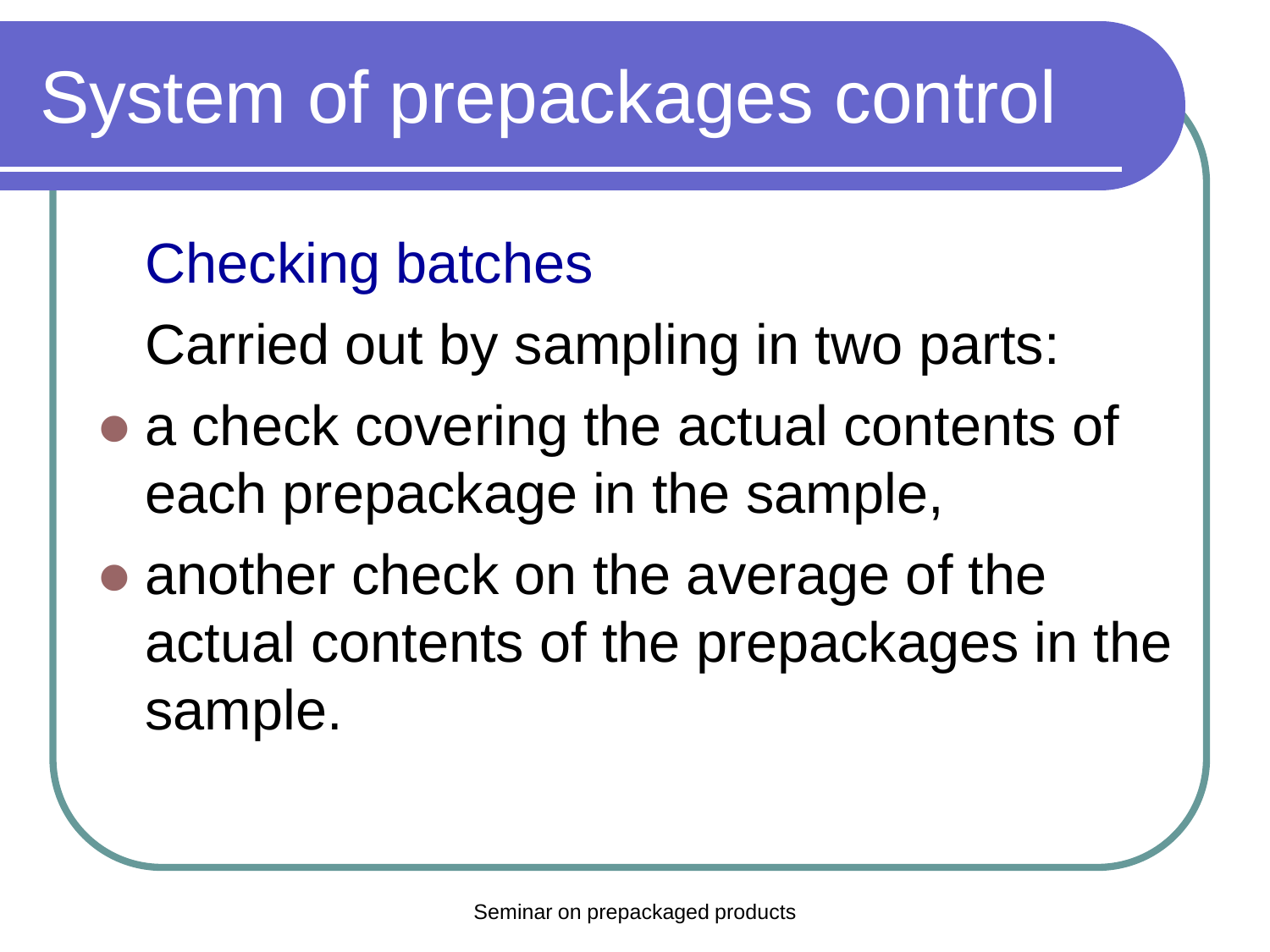Checking batches

A batch of prepackages shall be considered acceptable if the results of both these checks satisfy the acceptance criteria.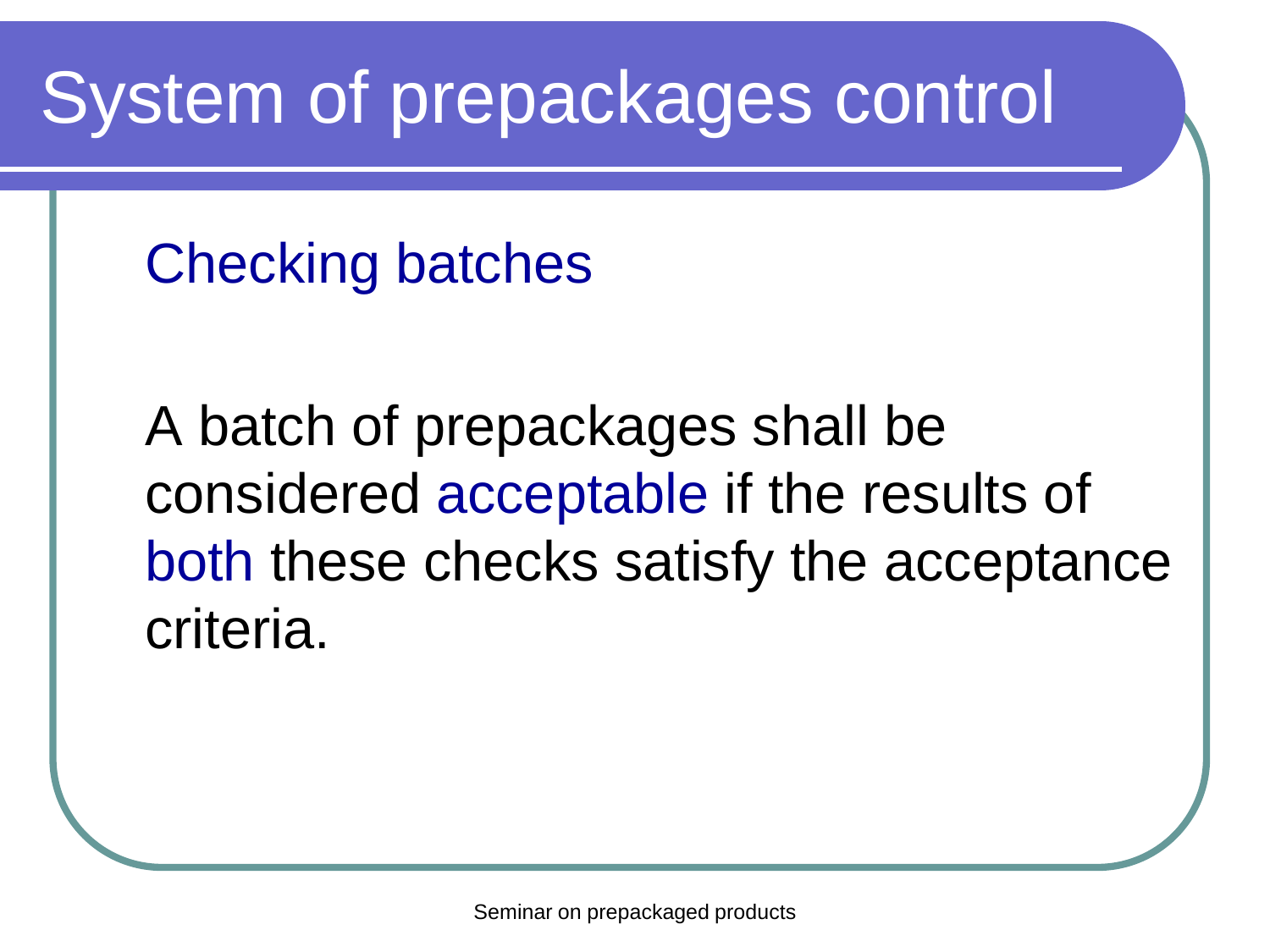#### **Checking of the actual content**

- The minimum acceptable contents shall be calculated by subtracting the tolerable negative error for the contents concerned from the nominal quantity of the prepackage.
- Prepackages in the batch whose actual contents are less than the minimum acceptable contents shall be considered defective.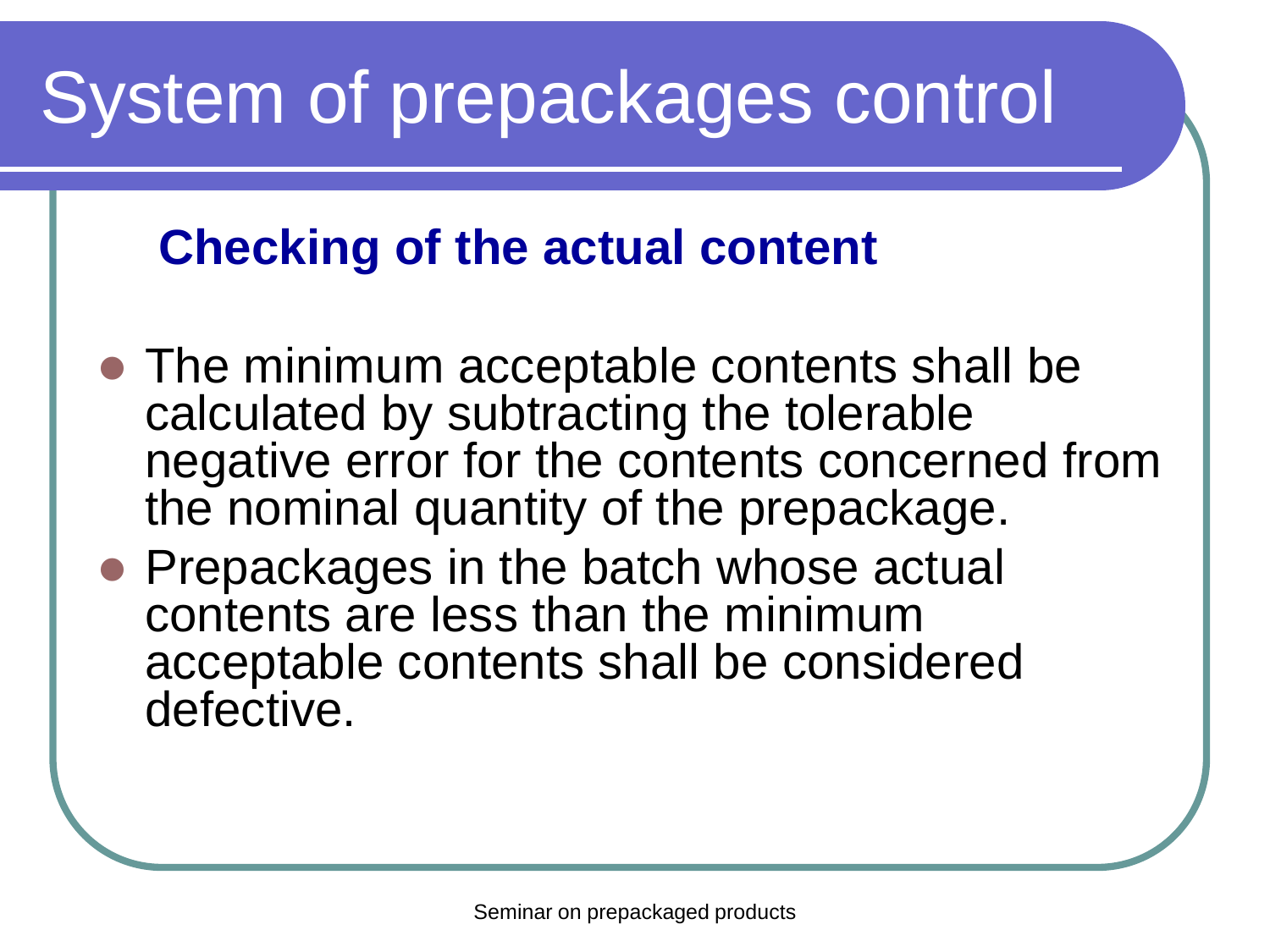#### Non-destructive testing – sampling plan

| Number in<br>batch     | Samples    |          |                     | Number of defective units |                        |
|------------------------|------------|----------|---------------------|---------------------------|------------------------|
|                        | Order      | Number   | Aggregate<br>number | Acceptance<br>criterion   | Rejection<br>criterion |
| 100 to 500             | 1st<br>2nd | 30<br>30 | 30<br>60            | 4                         | 3<br>5                 |
| 501 to 3 200           | 1st<br>2nd | 50<br>50 | 50<br>100           | 2<br>6                    | 5                      |
| 3 2 0 1<br>and<br>over | 1st<br>2nd | 80<br>80 | 80<br>160           | 3<br>8                    | 9                      |

Seminar on prepackaged products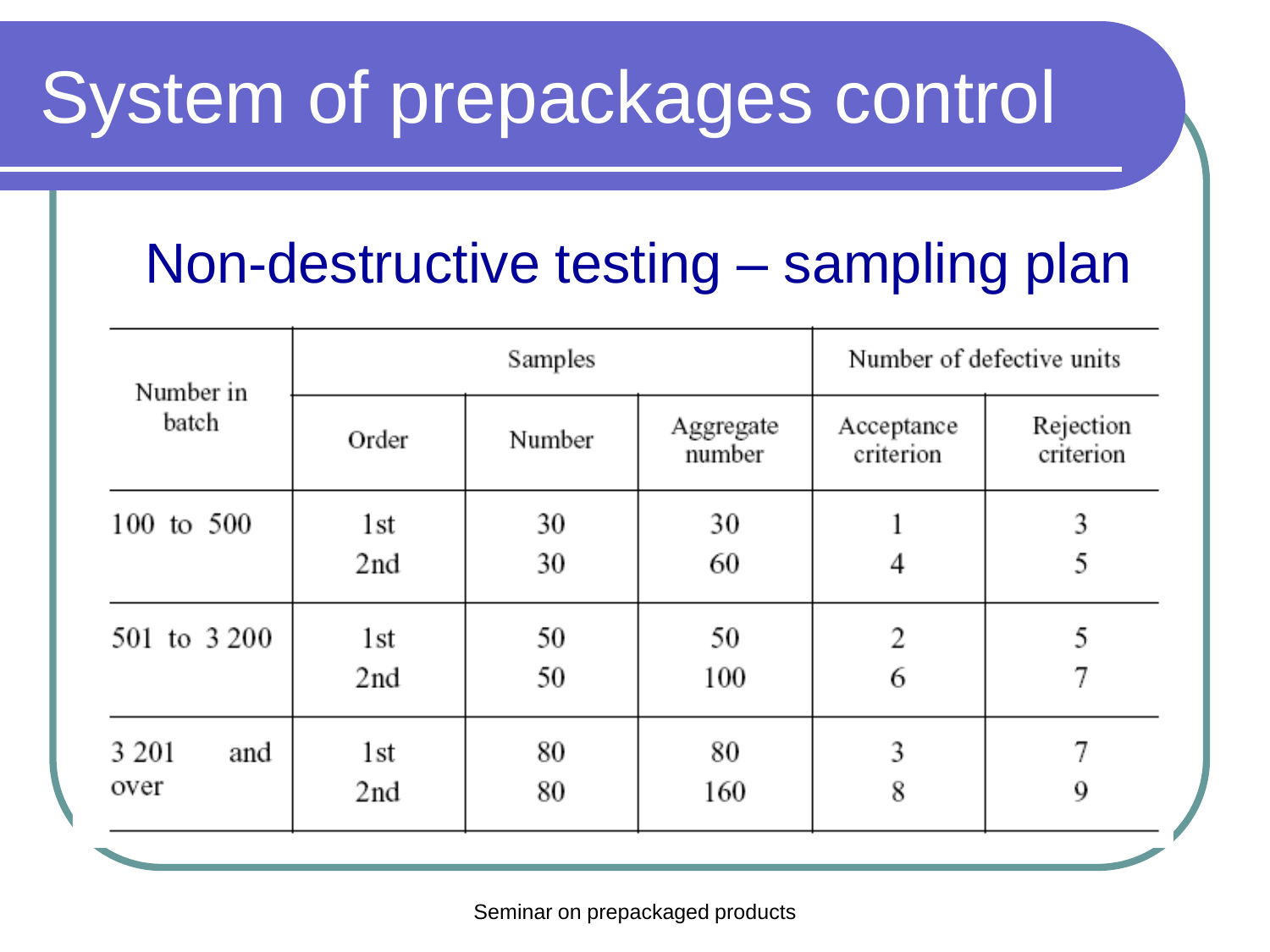#### Destructive testing – sampling plan used only for batches of 100 or more

| Number in batch                          | Number in sample | Number of defective units |                     |  |
|------------------------------------------|------------------|---------------------------|---------------------|--|
|                                          |                  | Acceptance criterion      | Rejection criterion |  |
| Whatever<br>the<br>number ( $\geq 100$ ) | 20               |                           |                     |  |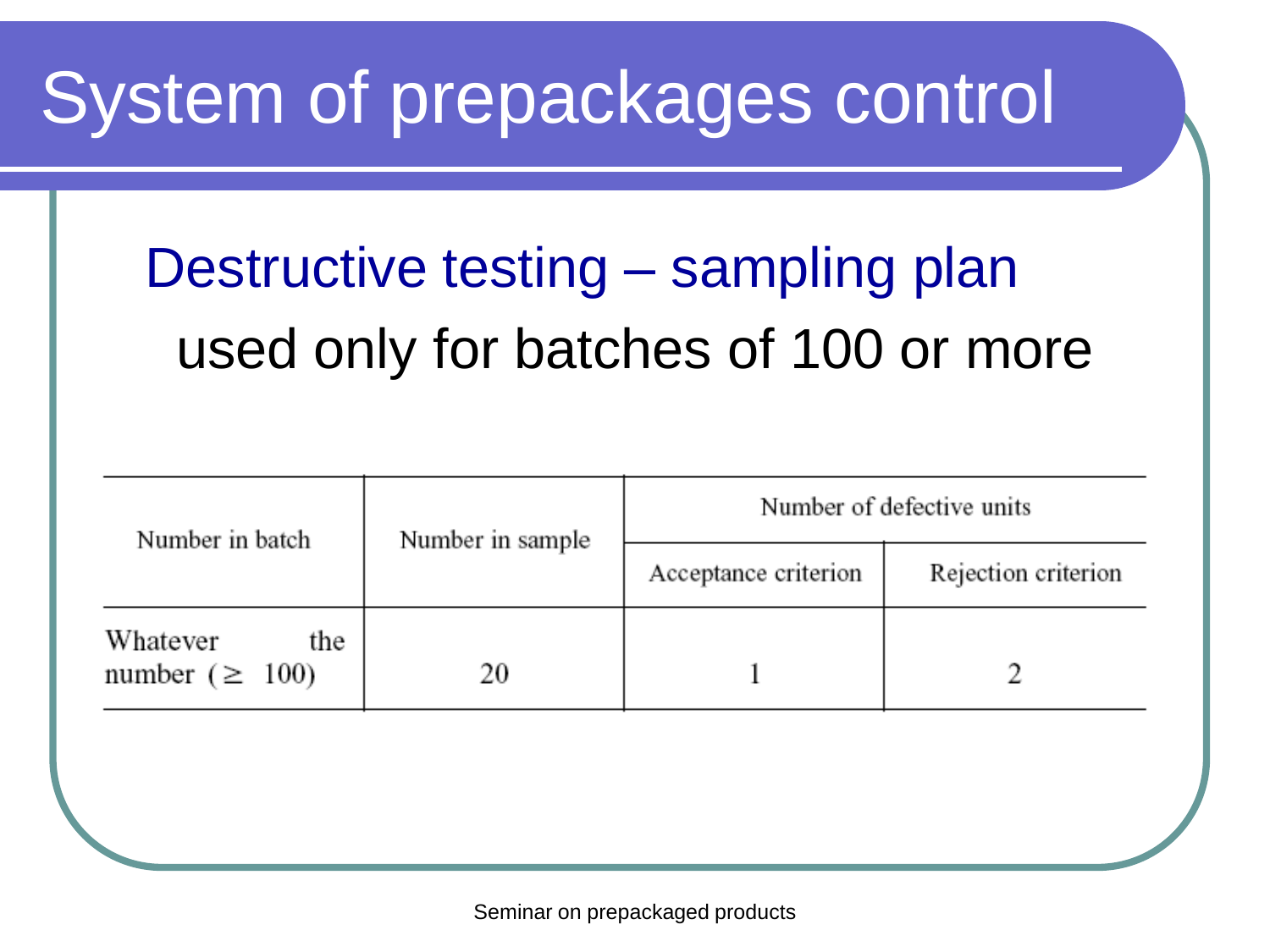**Manufacturer's or the importer's responsibilities concerning the actual content of the prepackage**

• The manufacturer or the importer is responsible for ensuring that the prepackages meet the requirements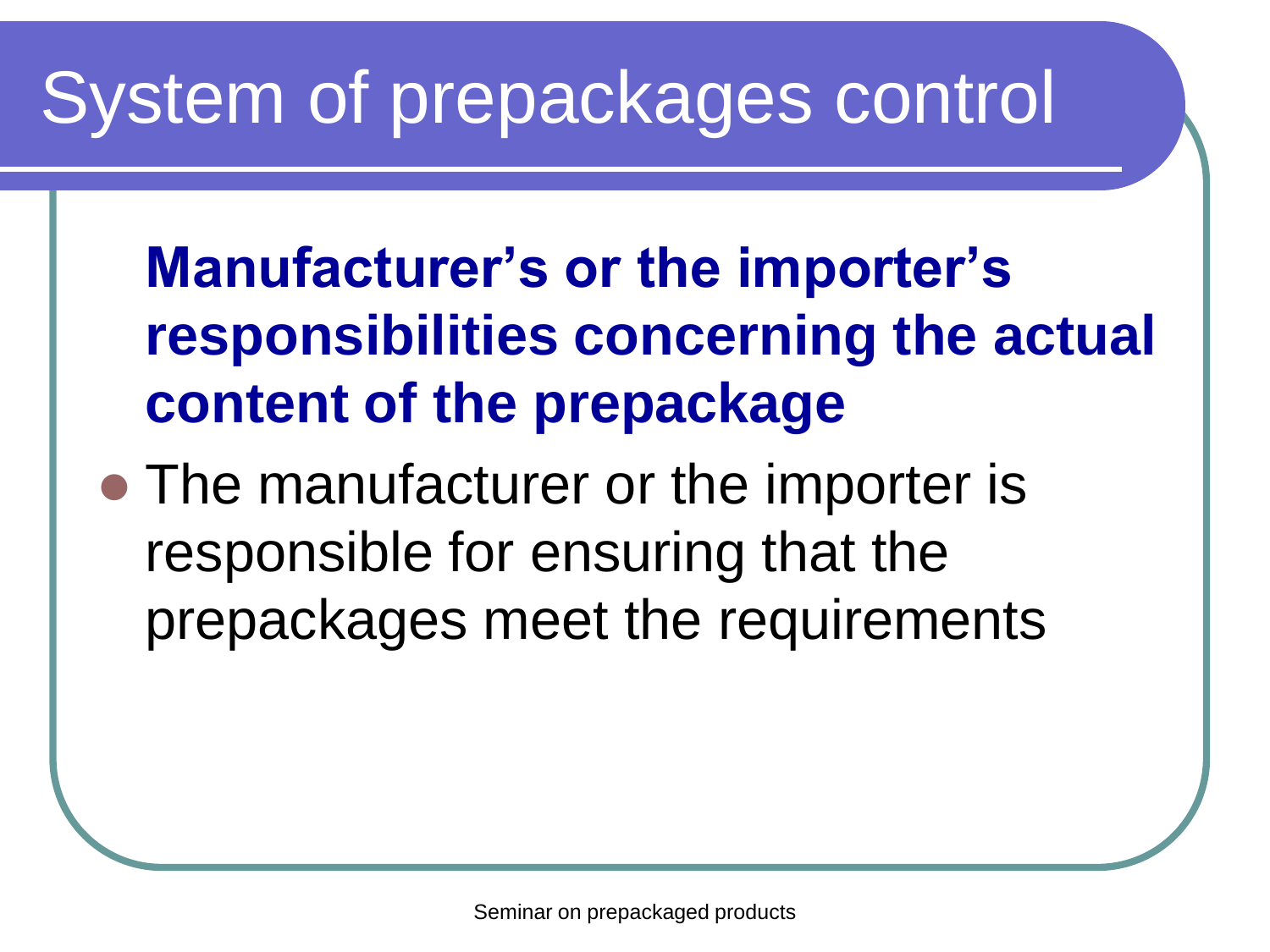#### **Importer**

#### • in case of import from countries outside the EEA

Seminar on prepackaged products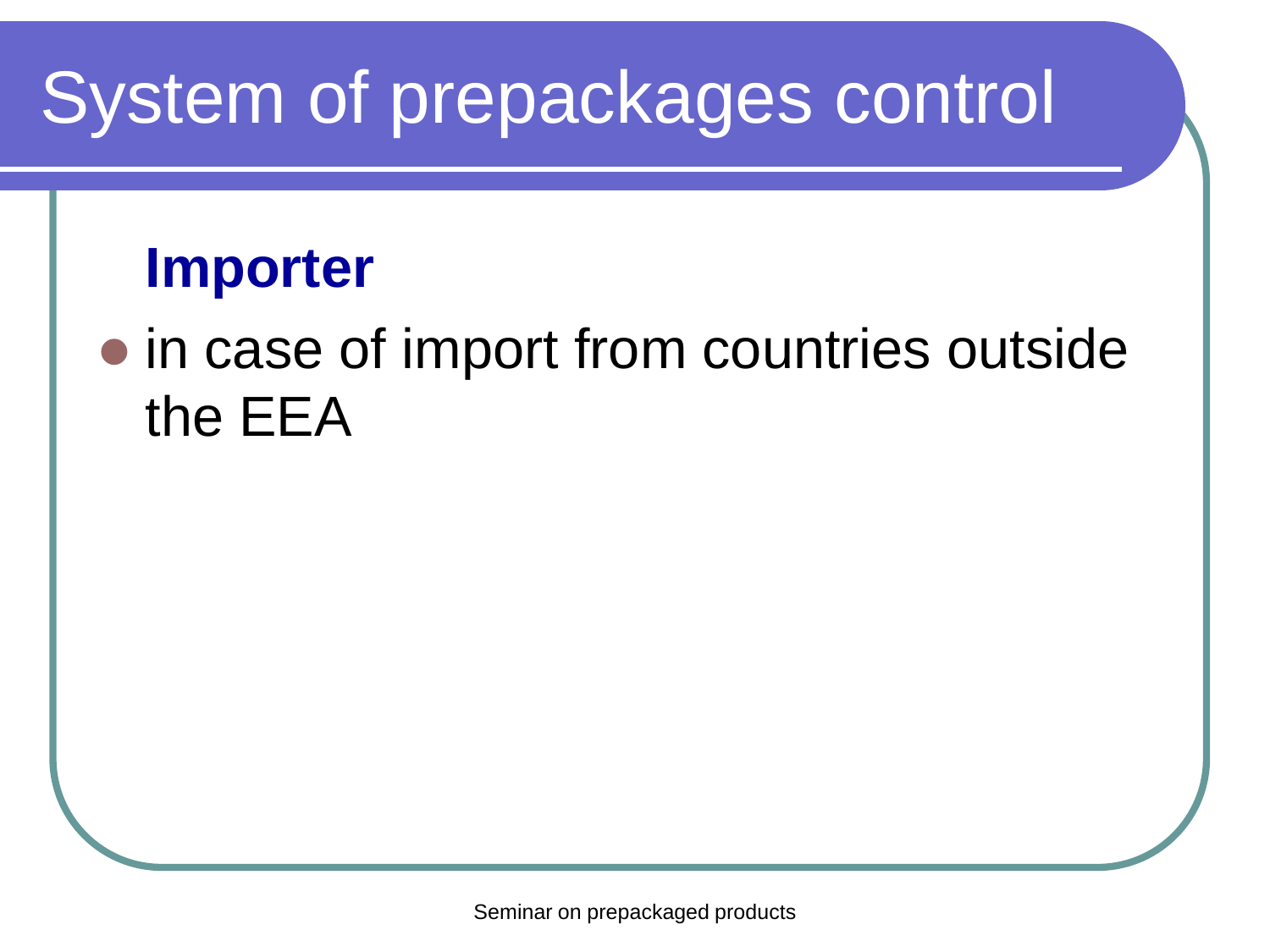It means that checks are needed to confirm that the equipment used to make up the prepackages is legal and suitable and that records are available for competent departments to verify Checks shall be so organized so as to

effectively guarantee the quantity of product in a prepackage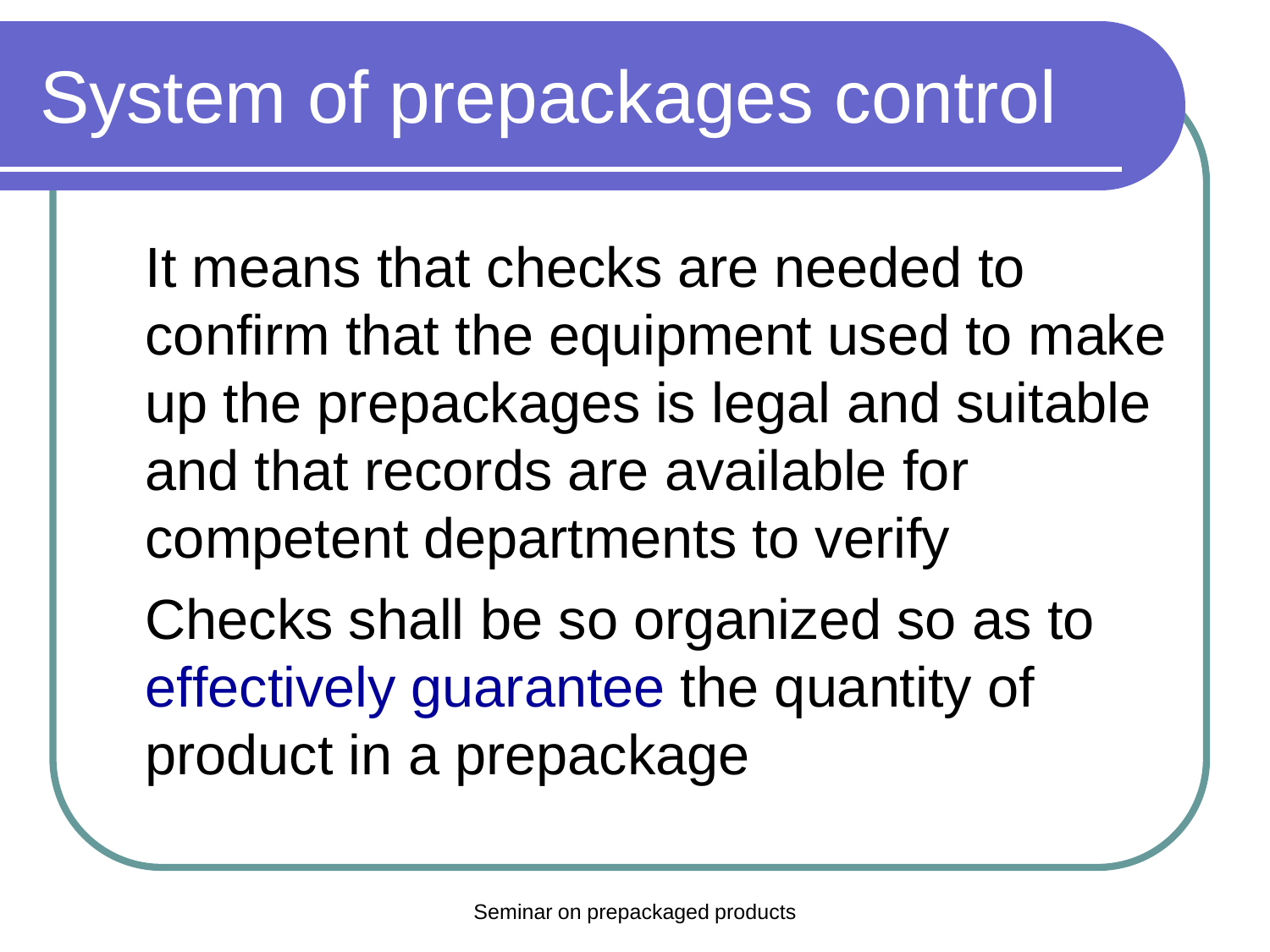#### **Measuring**

• During the filling the actual content of the prepackage is measured by means of a legal and suitable measurement instrument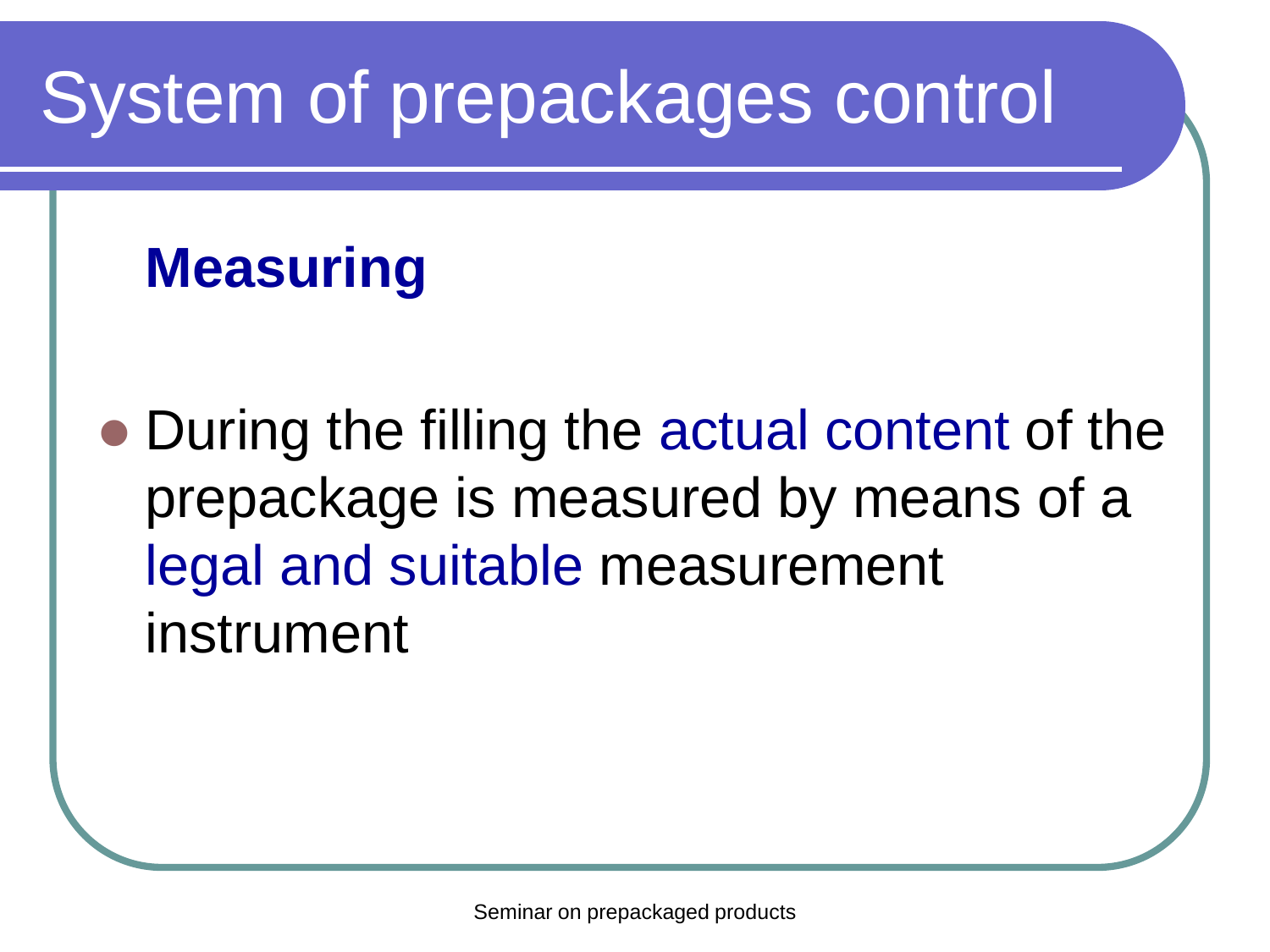#### *recognizing procedures*

• Methods of process control shall effectively ensure that the prepackages meet the requirements.

#### • The determination of whether

this requirement is met is determined by the competent department based on an evaluation of the procedures.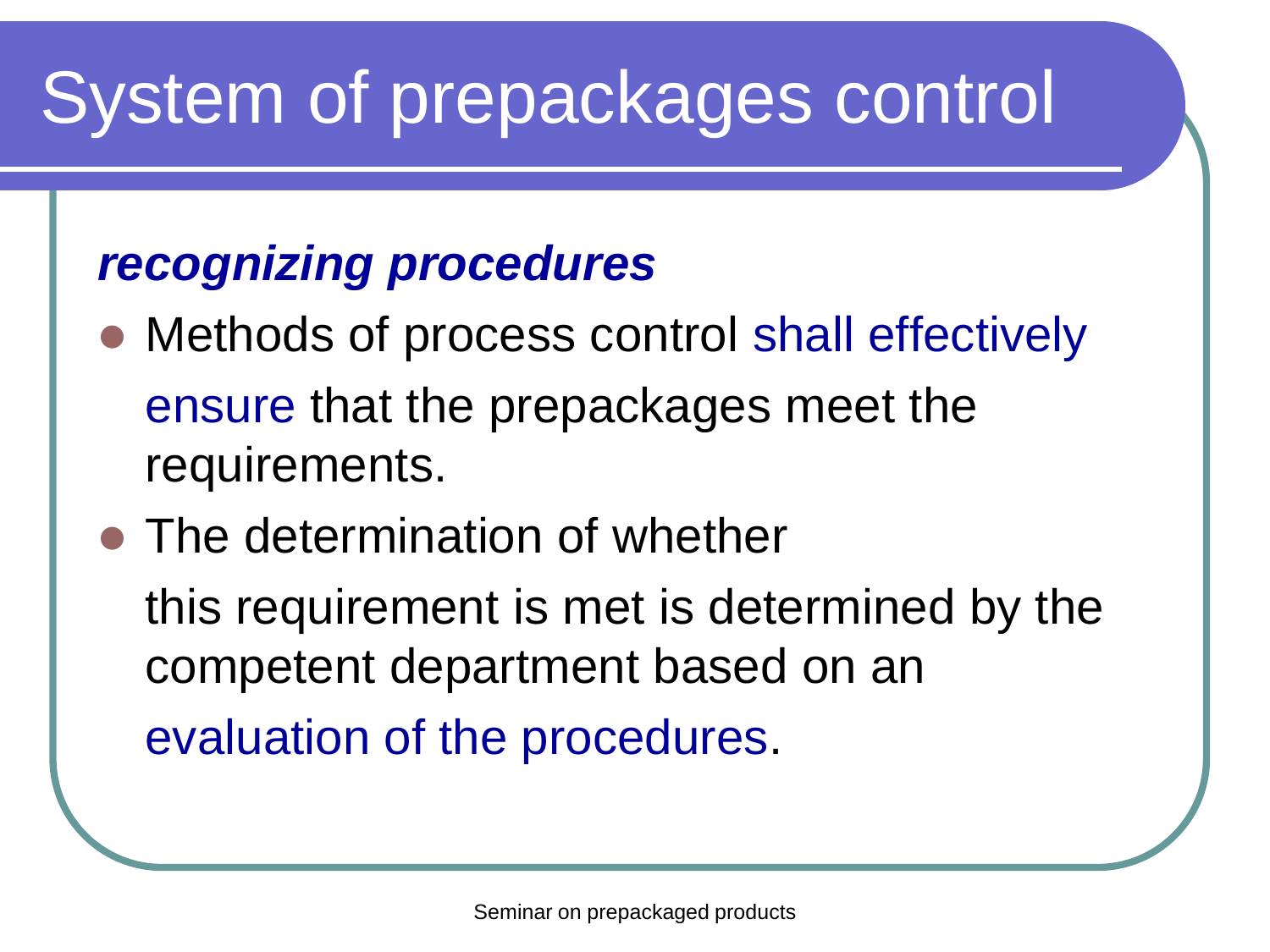#### *Procedures suitability*

The characteristics of filling and packing process are highly dependent upon

- the nature of the product which is packed
- the type of package and
- the way in which it is filled.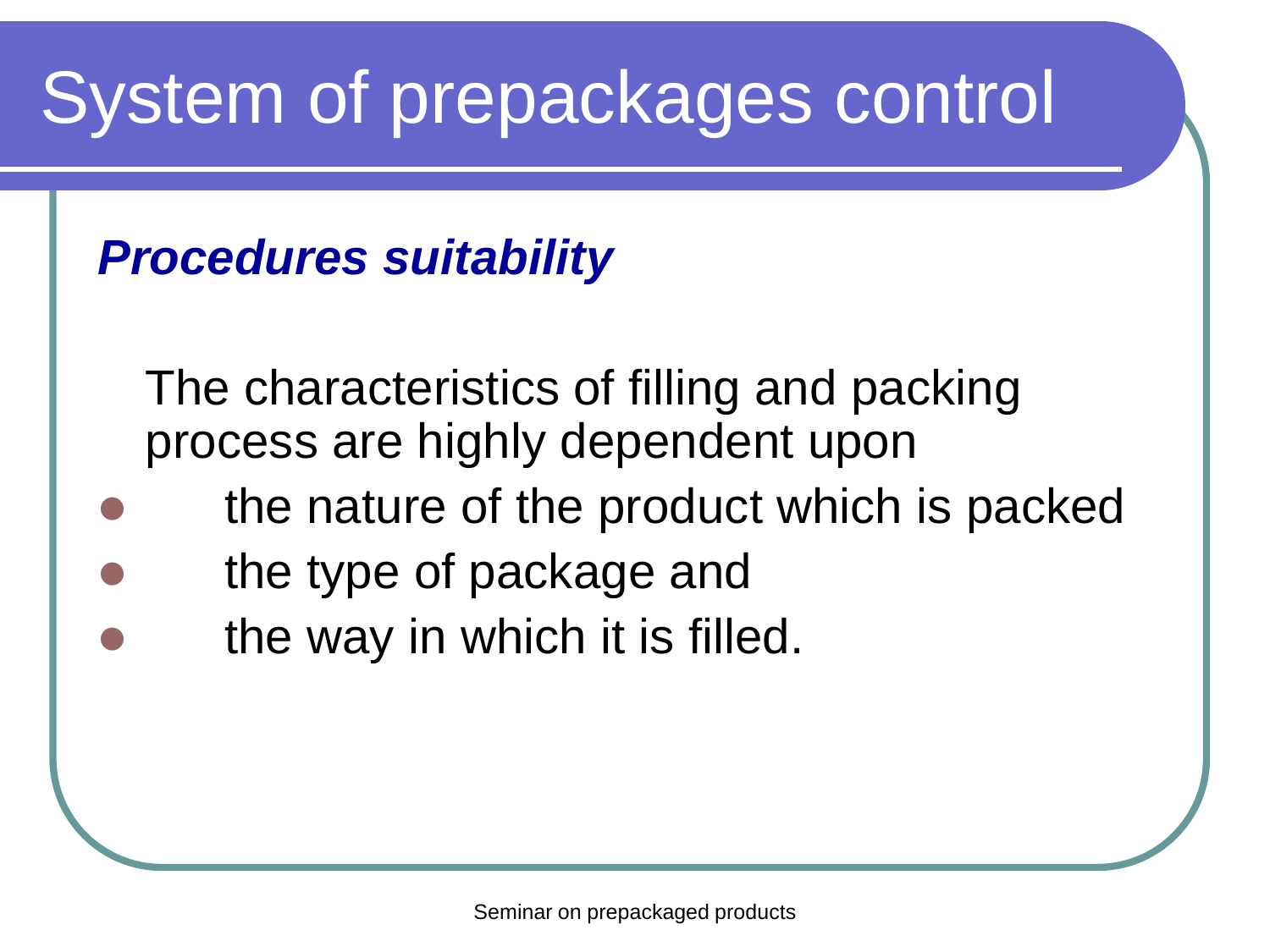*Procedures suitability*

Characteristics such as the average quantity packed, and the variation of the individual packages round this average, give important indications for the quality of the process, and how it should be controlled.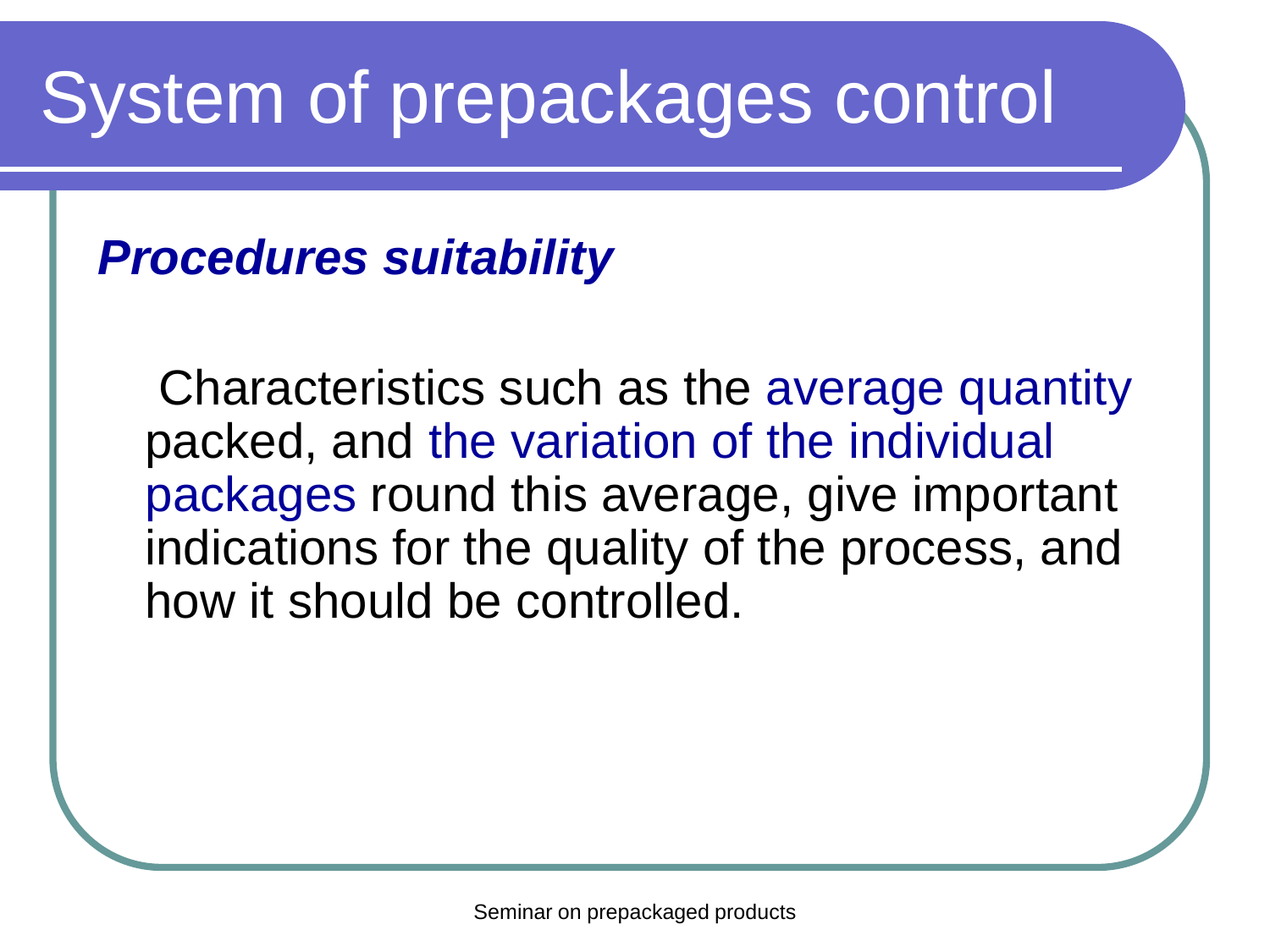#### *Procedures suitability*

The procedures have to ensure that, through control and correction of the packaging process, the e-marked prepackages that are put on the market satisfy the Directives' requirements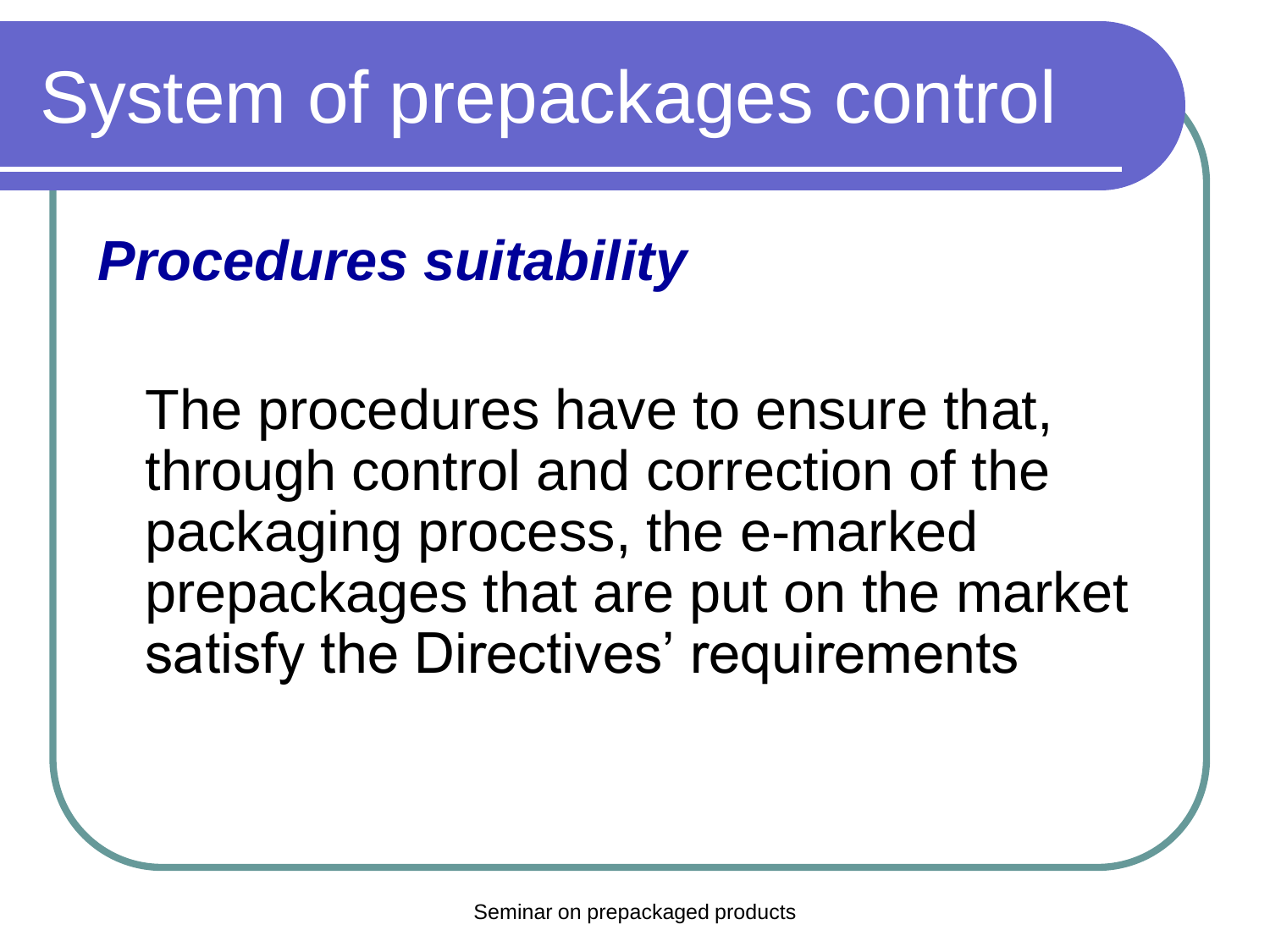#### *Procedures suitability*

Measurement results must be representative

- At least once an hour the average content of the produced prepackages must be determined and evaluated.
- The same applies for the number or percentage of prepackages with a content below the TU1 and TU2 limits.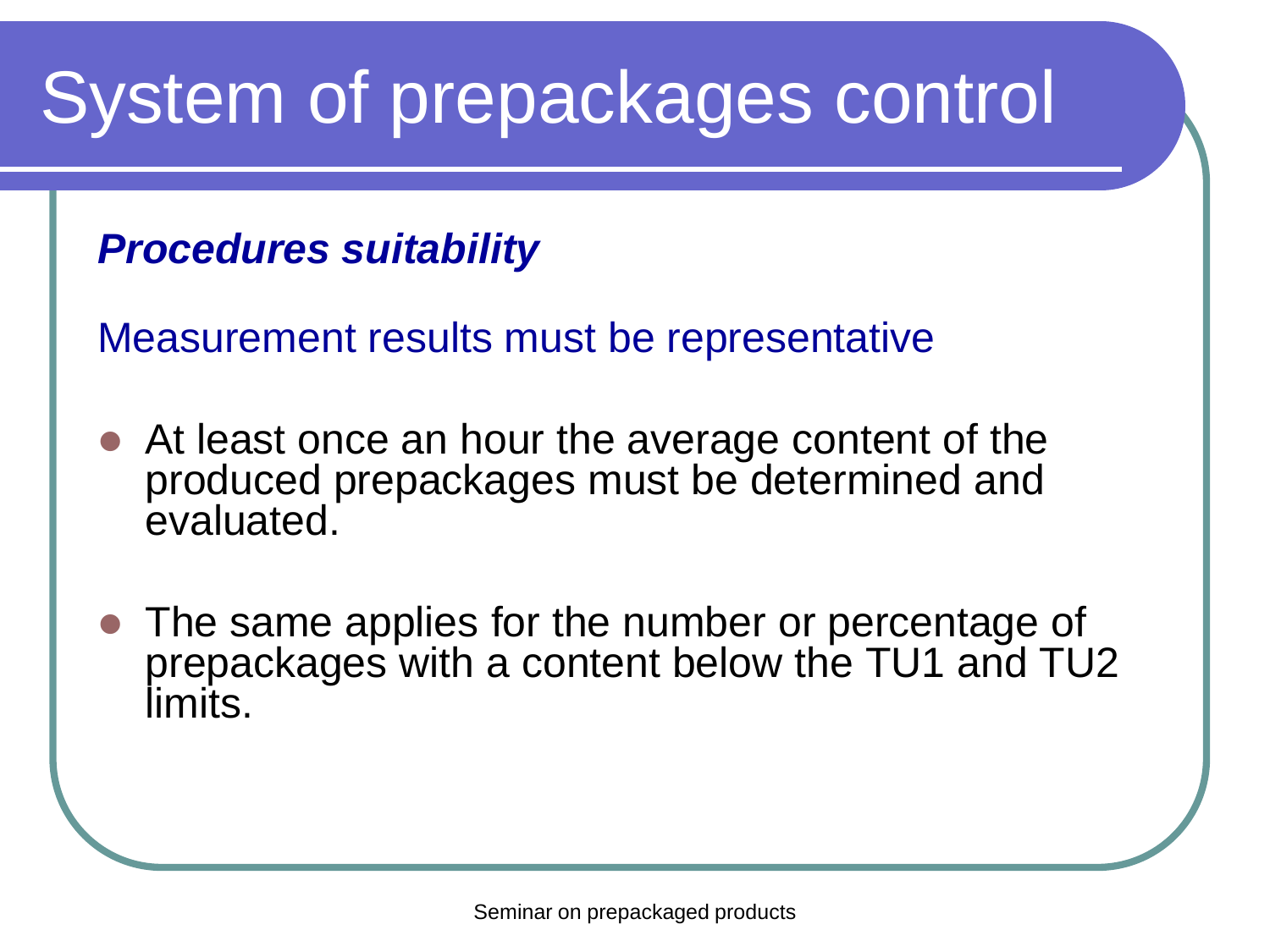#### *Procedures suitability*

Identification of variations of the production process

- Variations in the filling process that cause repackages to fail to meet the requirements must be identified
- In general a deviation must be detected within an hour, since every hour's production must meet the requirements.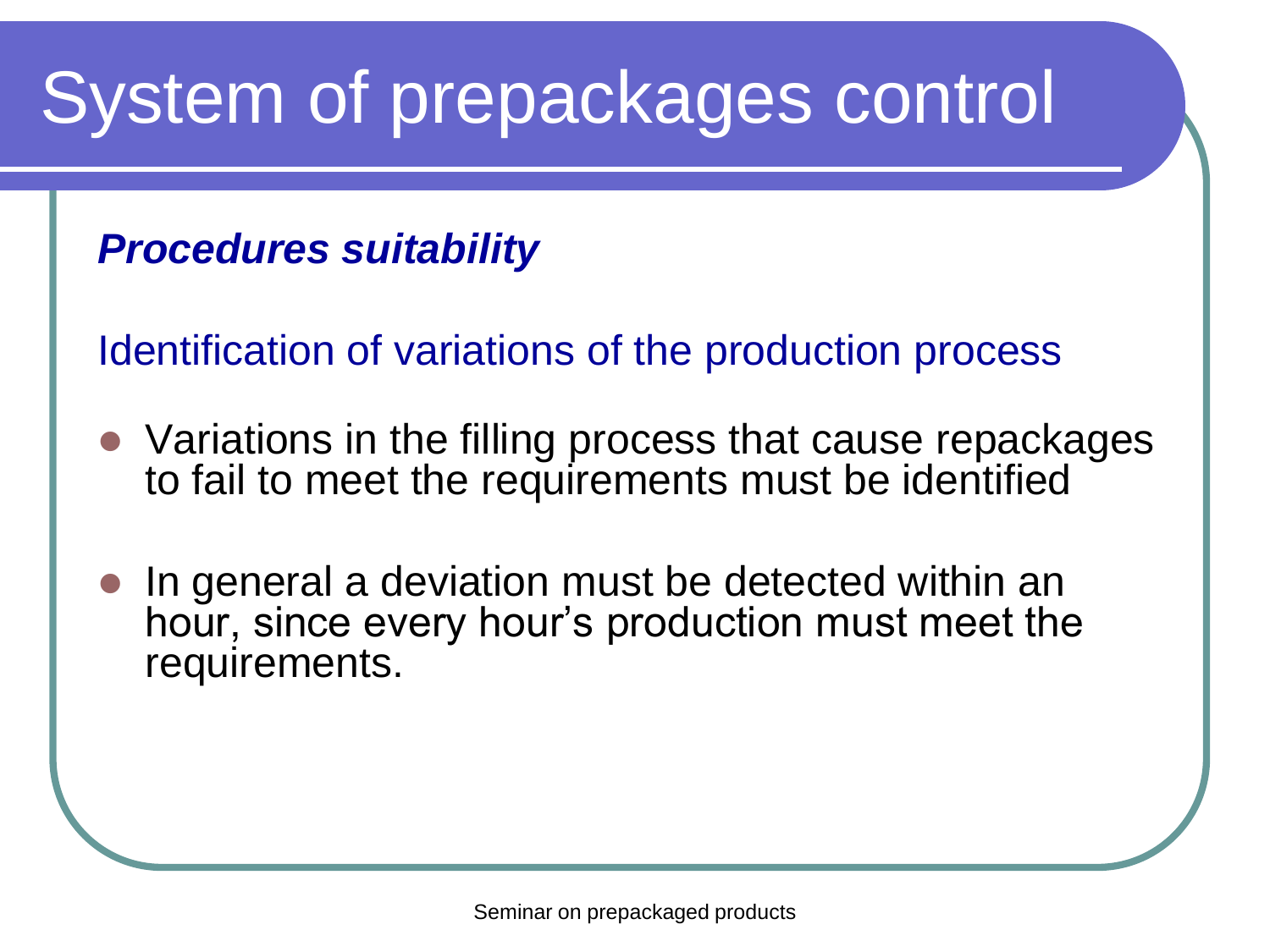#### *Procedures suitability*

#### *The measuring and sampling methods*

- A packer must draw a sample of enough items of the running production on a regular basis. The content of each item in the sample is determined.
- Parts of this may be automated (for instance by using a checkweigher).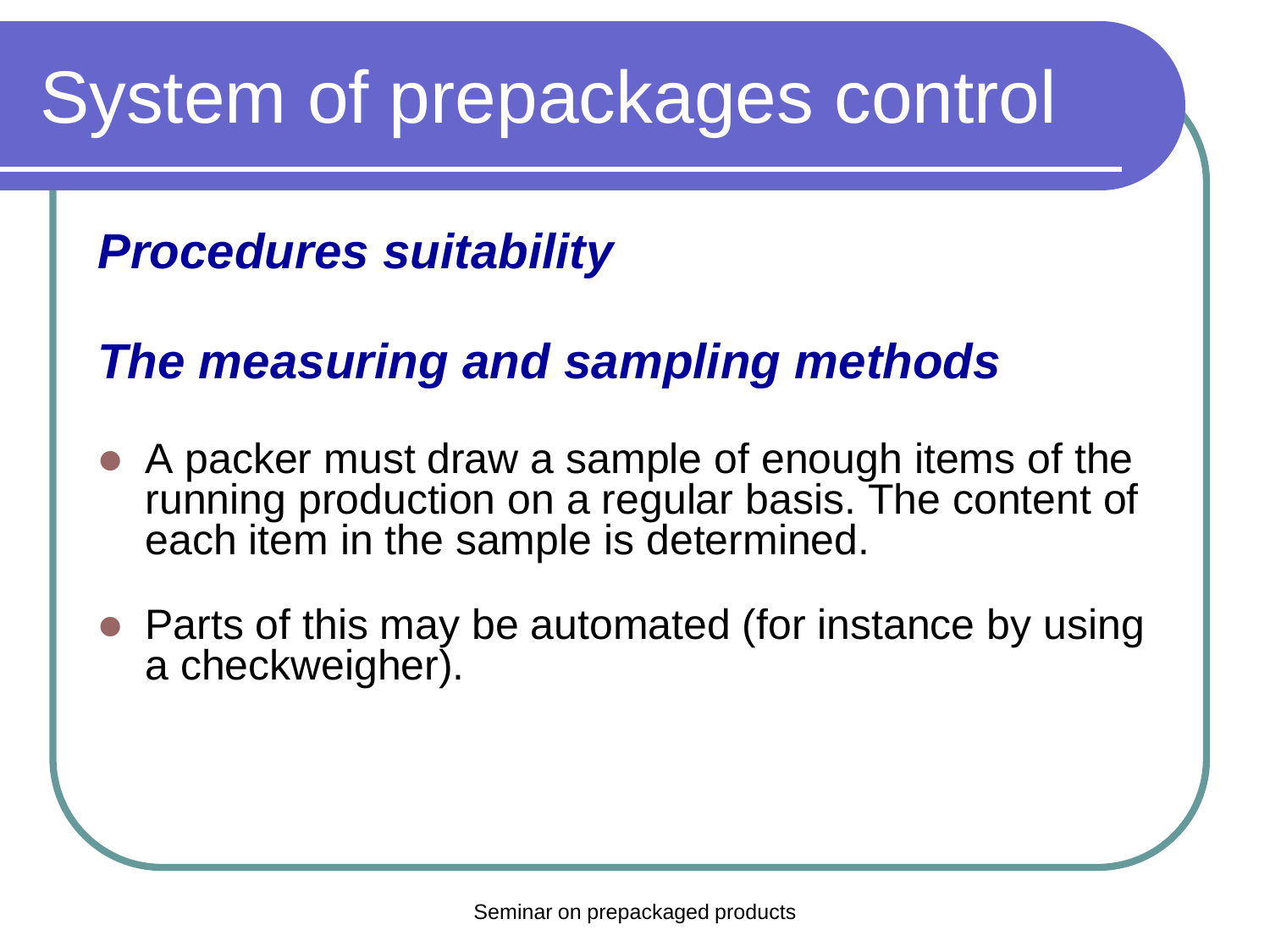#### *Procedures suitability*

#### **Sampling Frequency**

The sampling frequency depends on the deviation of the filling process and the number of adjustments, but it should be at least once an hour and after adjustment.

In certain situations (for instance bottle filling carousels that can not be adjusted) a lower frequency might be possible.

Checks must be carried out before the prepackages are distributed.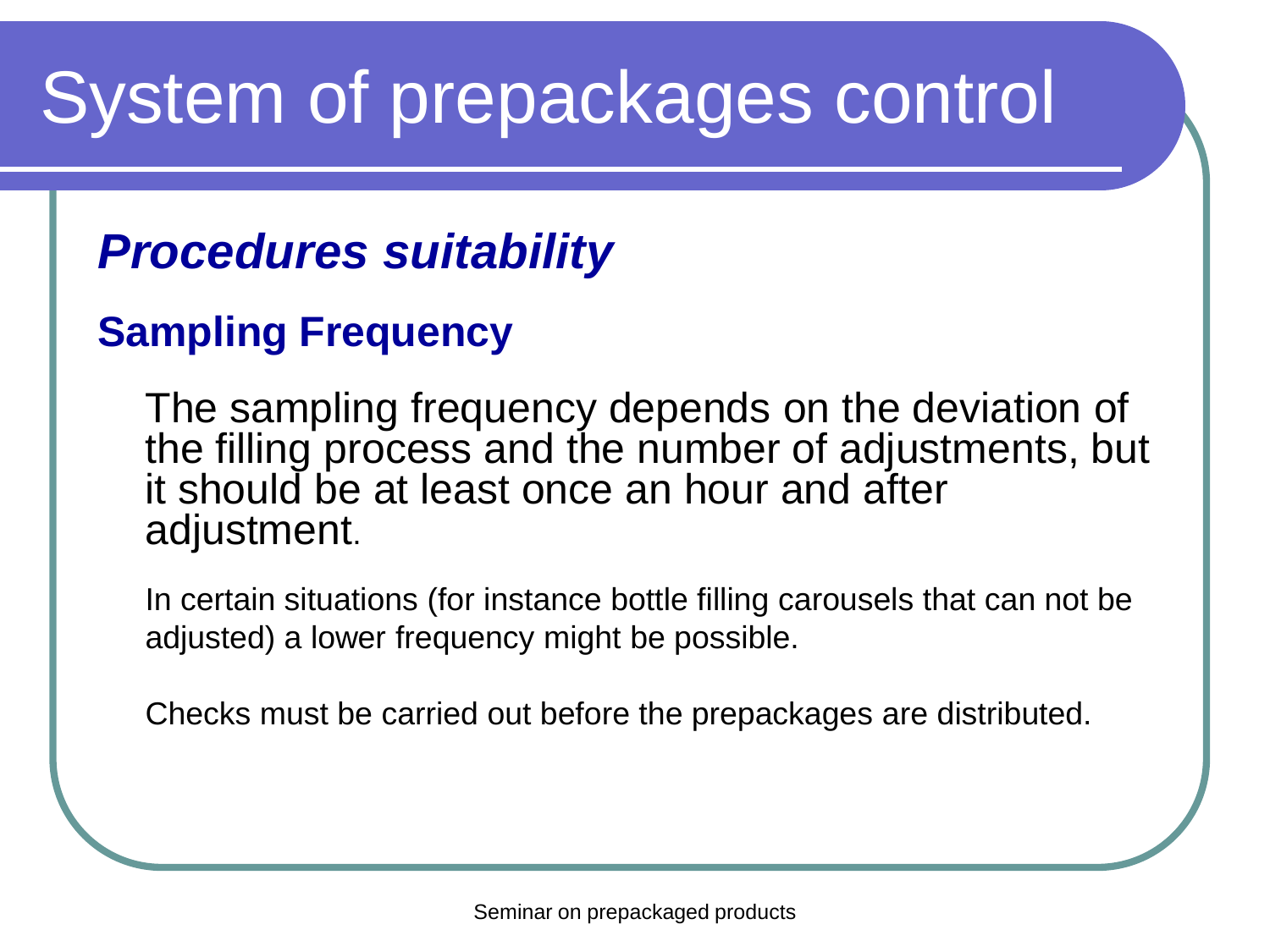#### *Import (from third countries)*

- The importer has the same responsibilities as a packer but they may not physically come into contact with the prepackages being imported.
- In the case of imports from non-EEC countries, the importer may instead of measuring and checking provide evidence that he is in possession of all the necessary guarantees enabling him to assume responsibility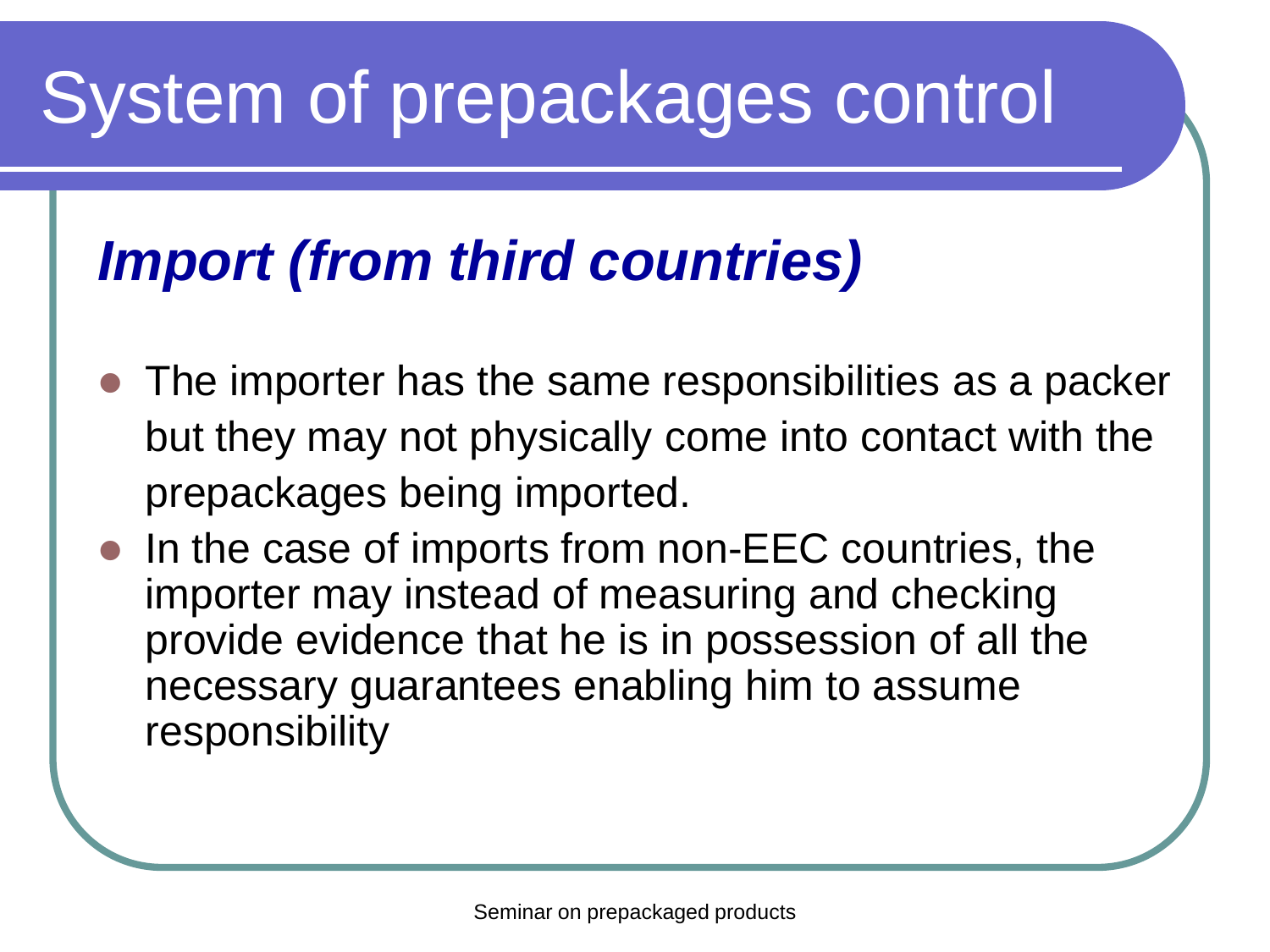#### *Import (from third countries)*

Acceptable guarantees:

- a) evidence from a competent department in a Member State,
- b) evidence from an EEA accepted competent department in the exporting country,
- c) records of checks carried out by a competent sub-contractor at the place of first entry into the EEA,
- d) to obtain records from the packer and to carry out checks to verify the data contained in them.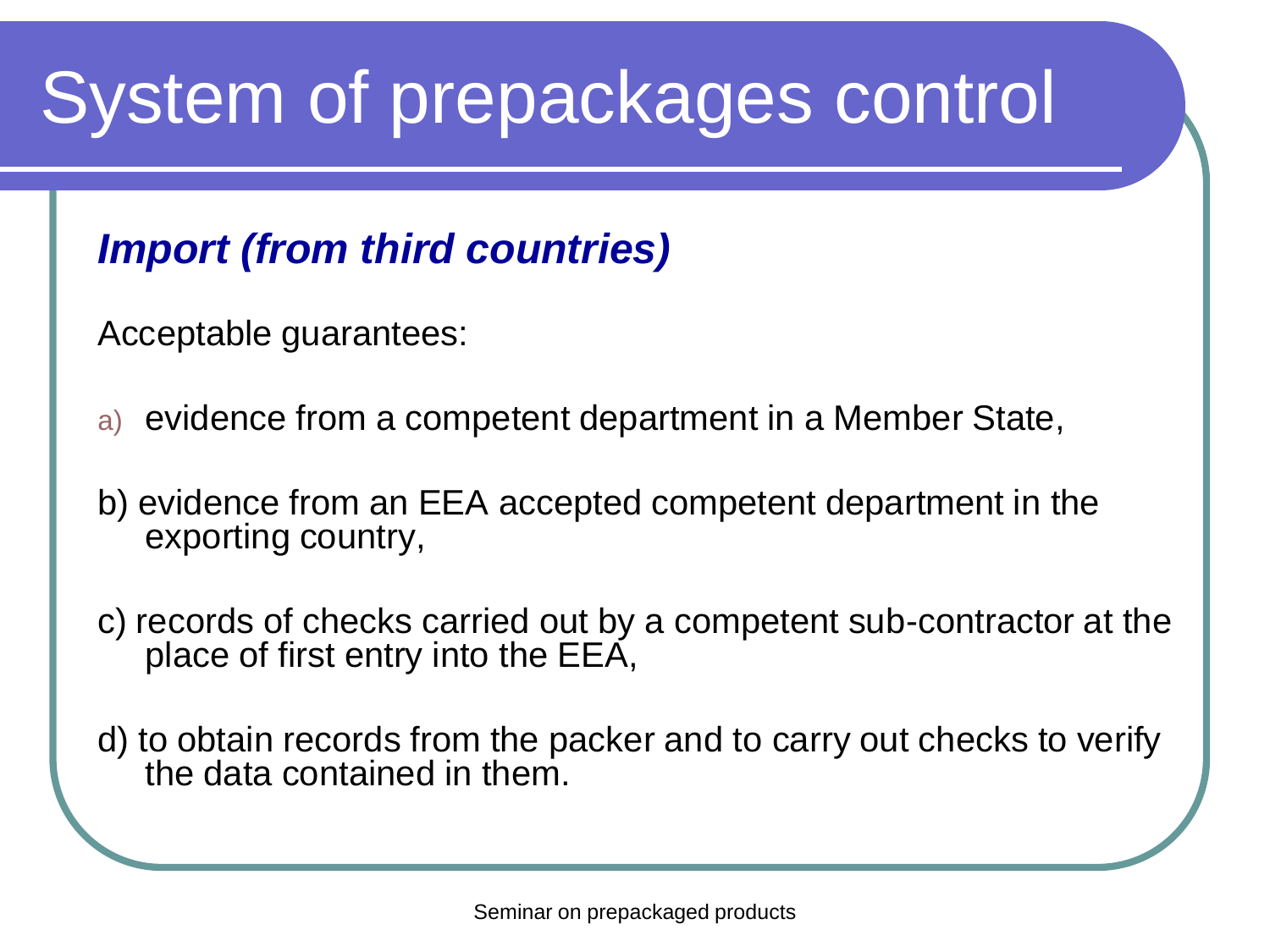# *Import (from third countries)*

Evidence shall state that the quantity control system had been assessed and that the controls and records guarantee compliance with the requirements.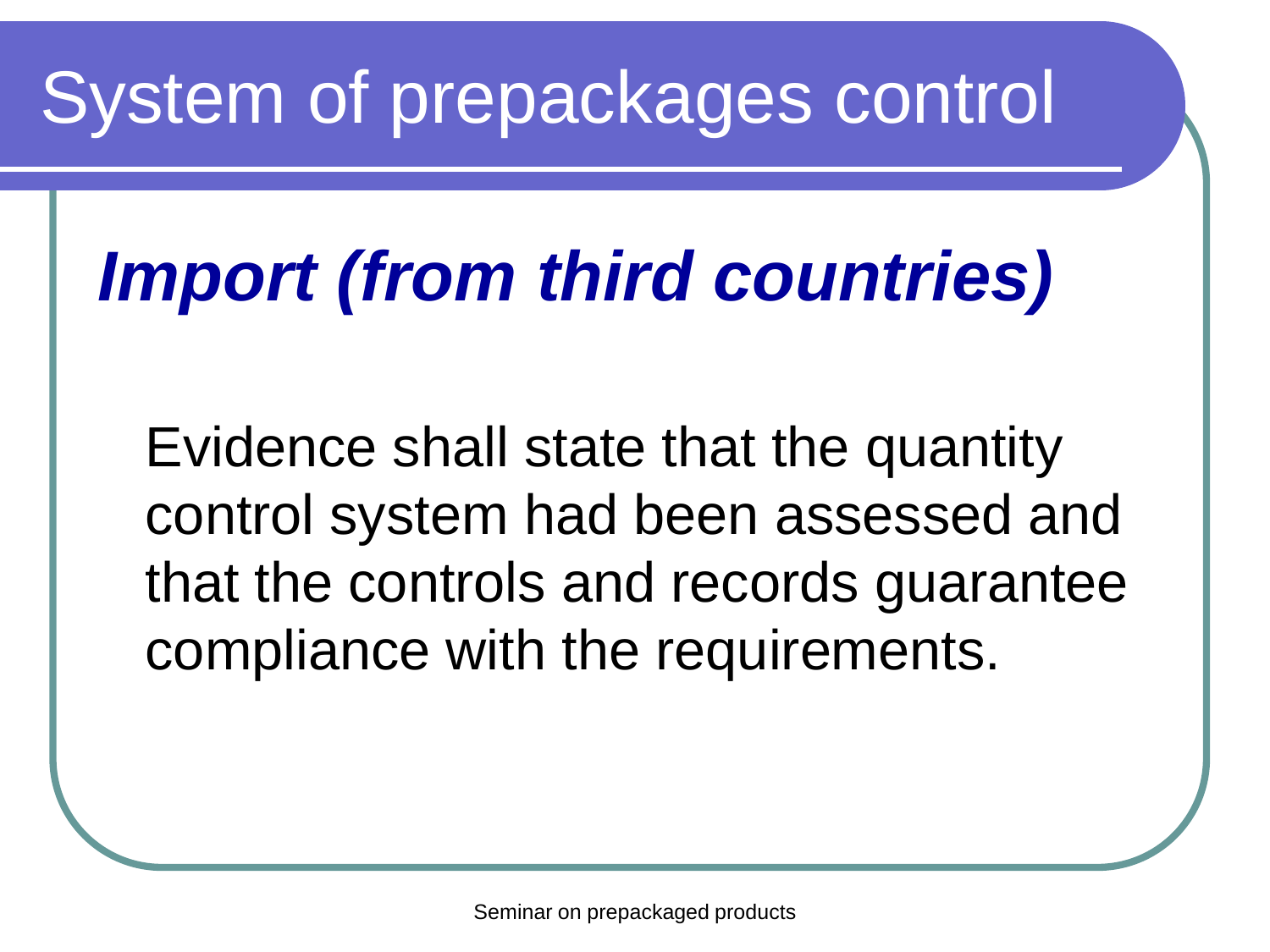# Control on Market

 As the Directives on pre-packages are not New Approach Directives, **the concept of market surveillance is not explicitly mentioned as a requirement**. There are various checks in checking the conformity of pre-packages to the requirements specified in the Directives mentioned.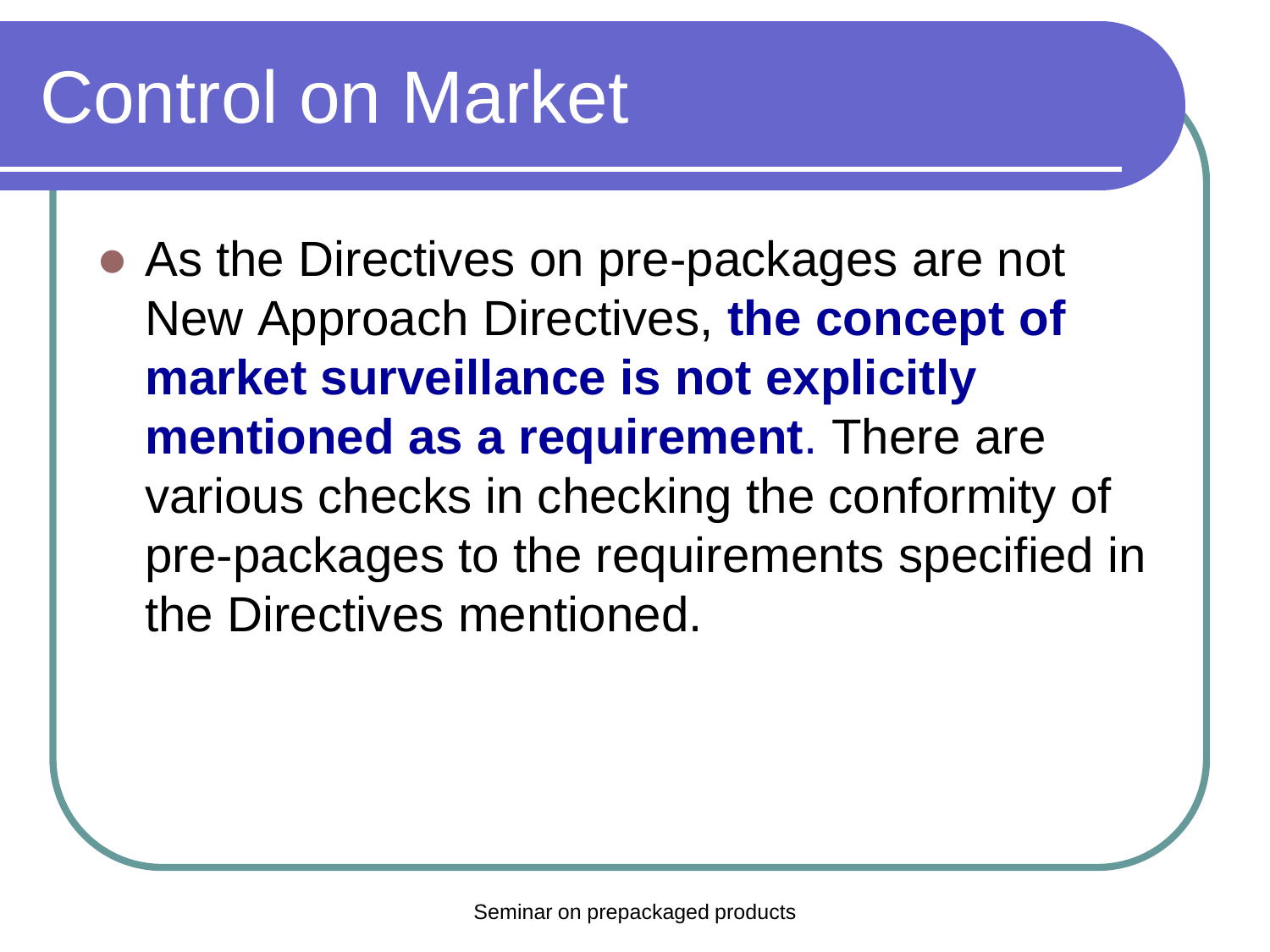# Control on Market

• Where these checks are applied after the prepackages have been placed on the market they may be referred to as **'market control**' in order to avoid confusion with the term **'market surveillance**'*. The term "reference test" in annex 2 paragraph 1.5 of the Directives is*  used both to recognize procedures and to carry out market control.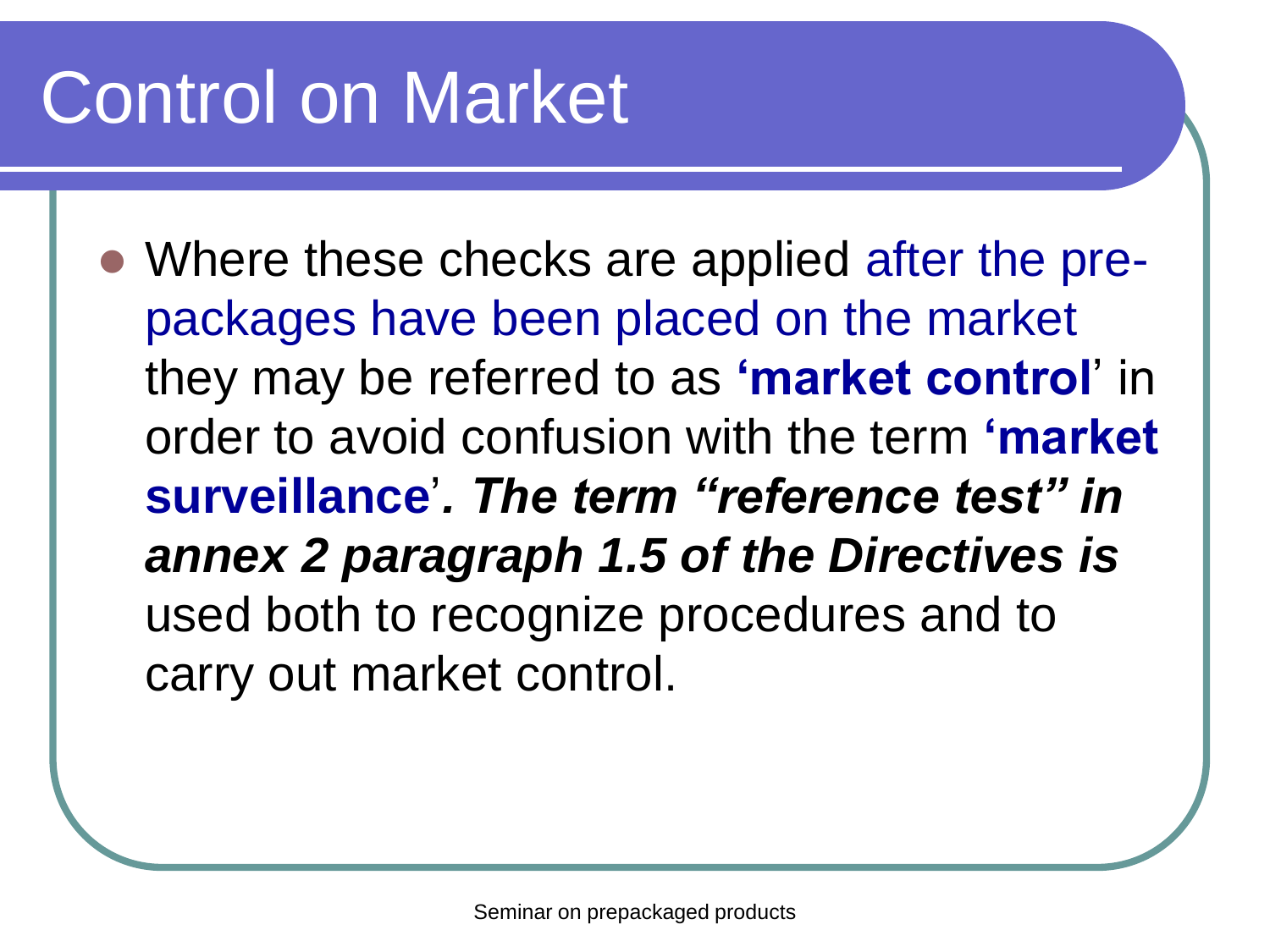# Location of checks

 As every Member State has its own national legislation implementing the directives. The location where checks, including the reference test, may take place may vary between the Member States. However, the reference test can only be carried out in one of the places specified later...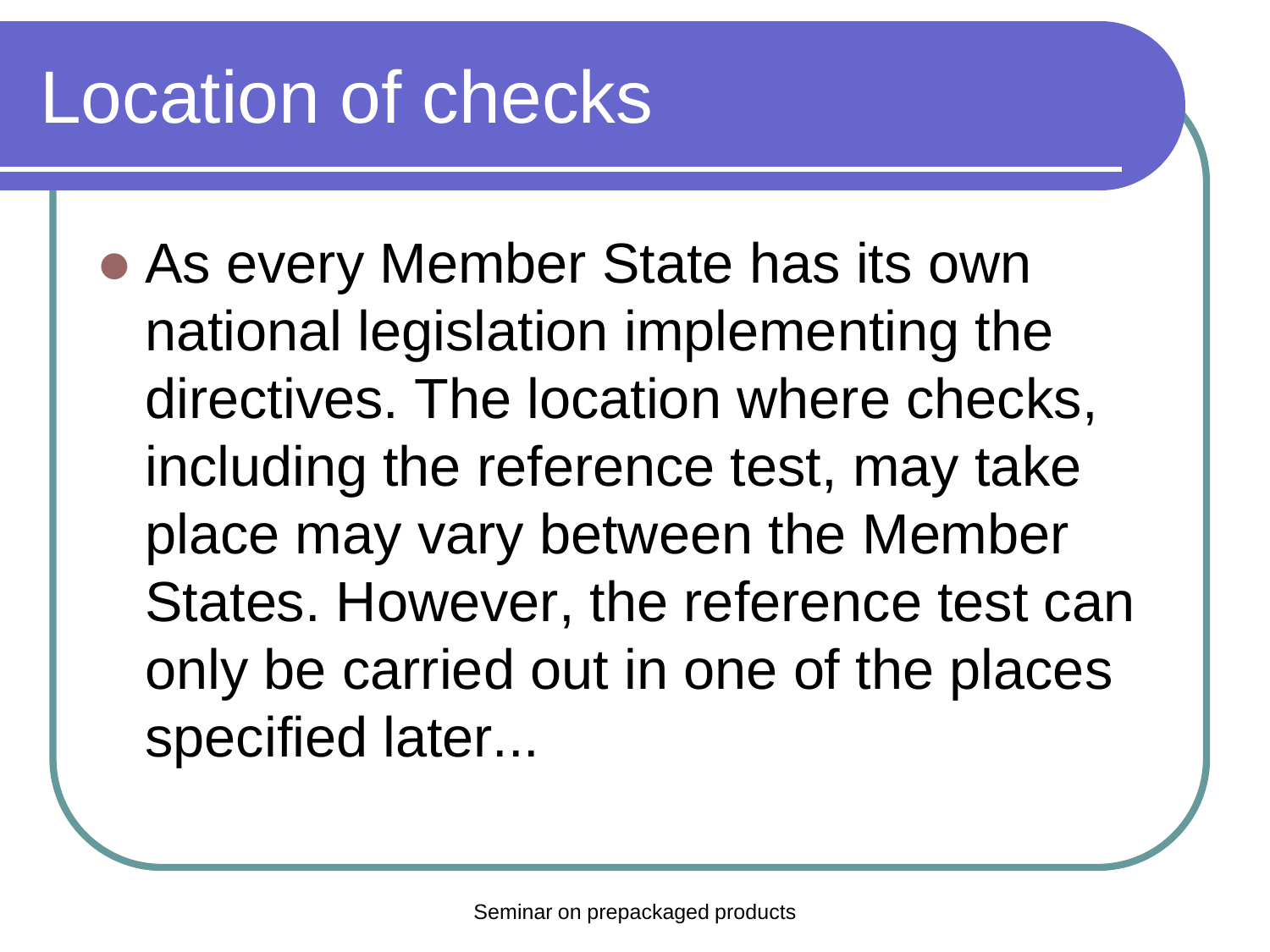# Equivalence of checks

- The basic principle of the directive is that the reference test should be performed at the premises of the packer or importer (or the importer's agent).
- If checks are carried out in places other than at the premises of the packer or importer, they must fall under the heading 'other checks' in annex 1.6 and should be regarded as checks that may not be statistically equivalent to the reference test.
- However, when the check is not statistically equivalent to the reference test the result of the check is not suitable for legal enforcement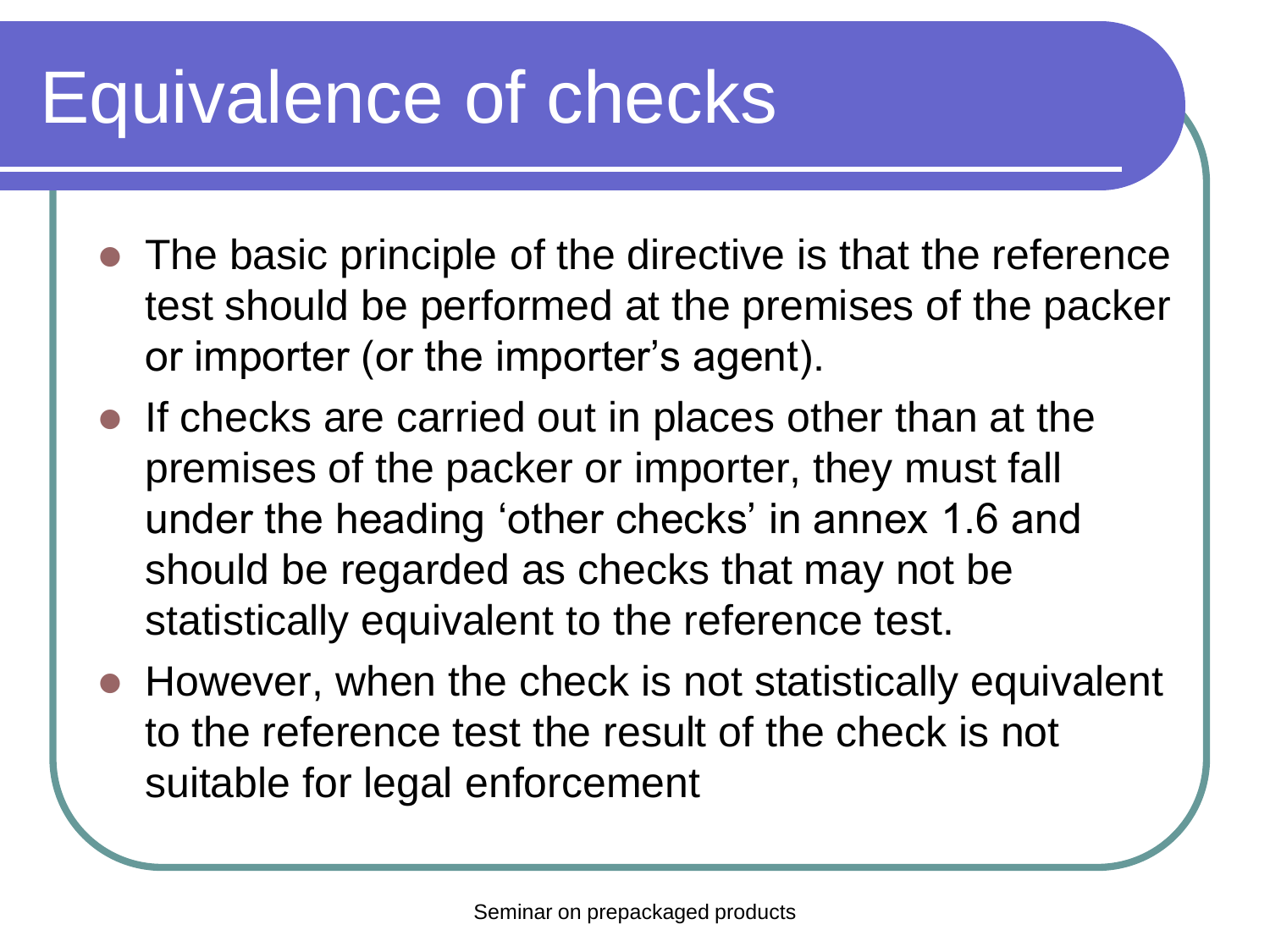#### The checks that can be performed while carrying out market controls

- 1. test that is statistically equivalent to the reference test,
- 2. screening test that is statistically equivalent to the standard screening test,
- 3. screening test that is not statistically equivalent to the reference test nor the standard screening test,
- 4. check on labeling requirements relating to
- *a. legibility and visibility under normal conditions of presentation,*
- *b. height of the figure and the abbreviation of the unit of measurement used for* the quantity marking,
- *c. liquids to have a nominal quantity in volume, all other in weight, unless there is* contrary requirements throughout the EU,
- *d. the mark or inscription enabling the Competent Department to identify the packer or importer in the Community.*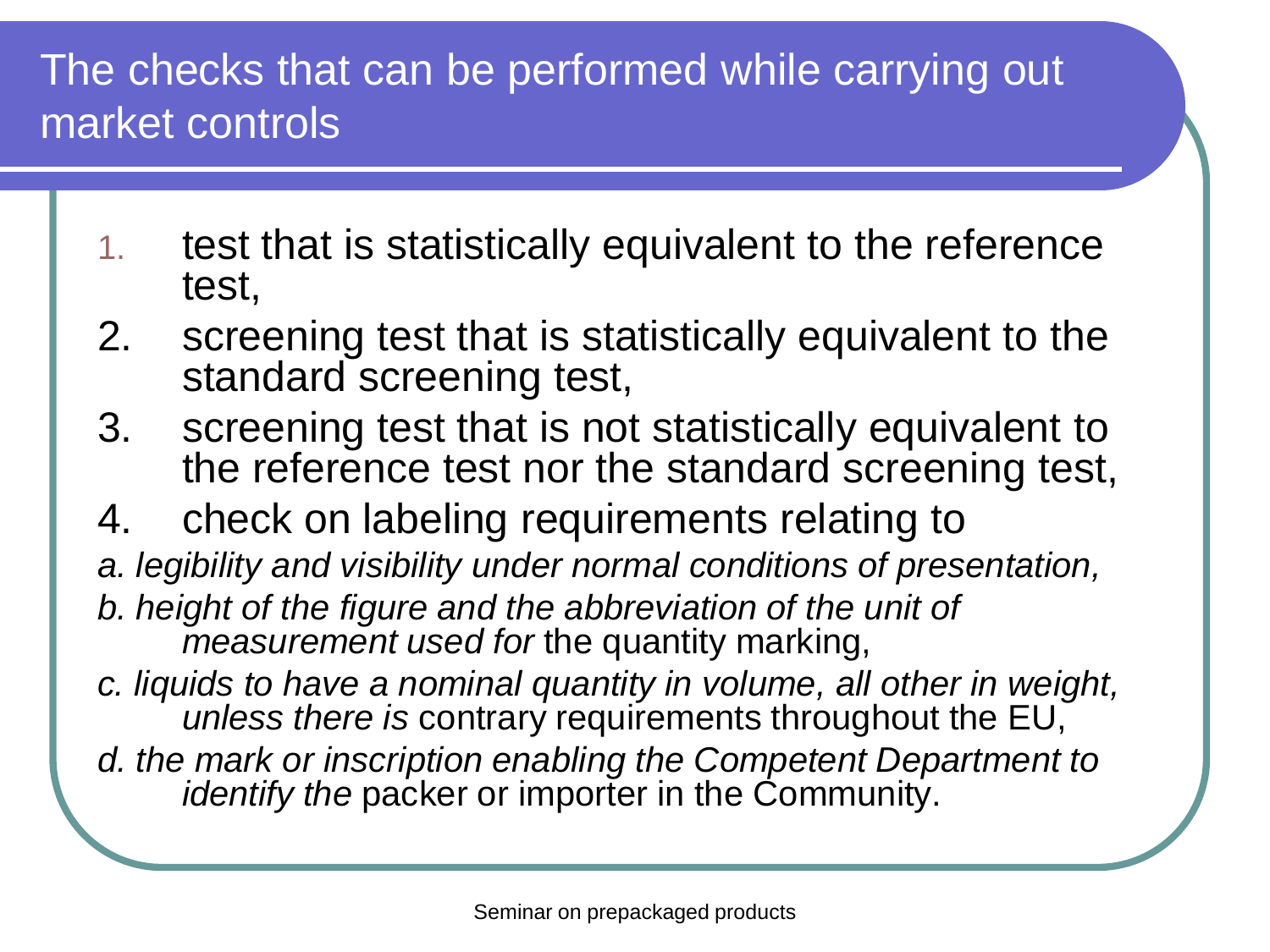#### **Types of checks**

**1. ORIGINATING in EEA and Switzerland**

| <b>PLACES AT WHICH CHECKS</b><br><b>SHOULD BE MADE</b> | <b>NATURE OF CHECKS DONE</b><br><b>BY THE COMPETENT</b><br><b>AUTHORITIES IN THE</b><br><b>MEMBER STATE</b> |  |
|--------------------------------------------------------|-------------------------------------------------------------------------------------------------------------|--|
| <b>PREPACKER'S FILLING LINES</b>                       | Tests required by annex I, 5, of<br>directive 76/211, which have                                            |  |
| <b>PREPACKER'S WARE HOUSES</b>                         | effectiveness comparable to the<br>reference method specified in<br>Annex II. (see appendix C)              |  |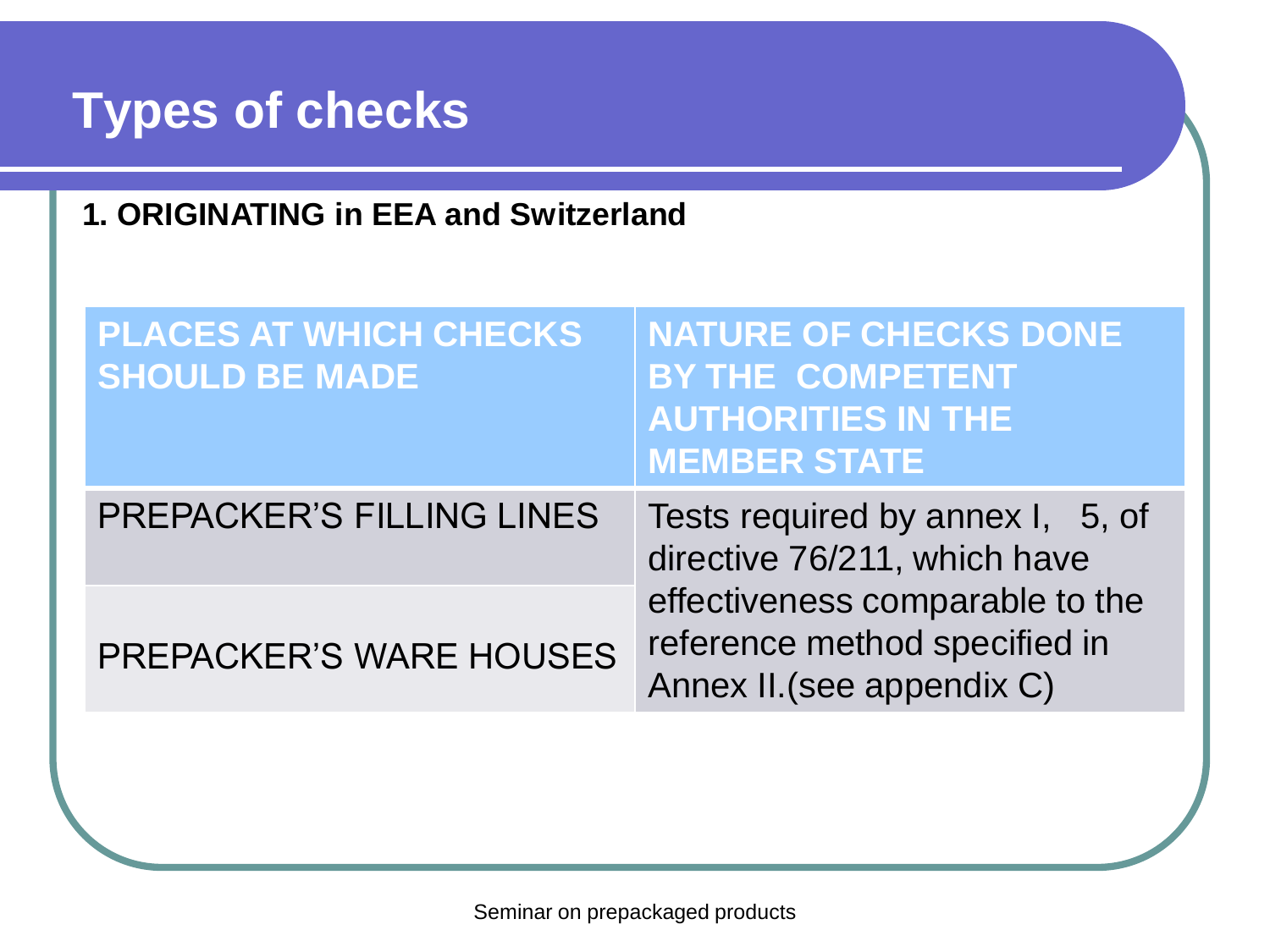#### **Types of checks**

**2. PACKAGING CONTROLS pre-packages originating from a third country** 

| <b>PLACES AT WHICH CHECKS</b><br><b>SHOULD BE MADE</b> | <b>NATURE OF CHECKS DONE</b><br><b>BY THE COMPETENT</b><br><b>AUTHORITIES IN THE</b><br><b>MEMBER STATE</b> |
|--------------------------------------------------------|-------------------------------------------------------------------------------------------------------------|
| <b>PREMISES OF IMPORTER OR</b><br><b>AGENT</b>         | Tests required by annex I, 5, of<br>directive 76/211, which have                                            |
| PREMISES OF IMPORTER OR<br><b>AGENT'S WARE HOUSES</b>  | effectiveness comparable to the<br>reference method specified in<br>Annex II. (see appendix C)              |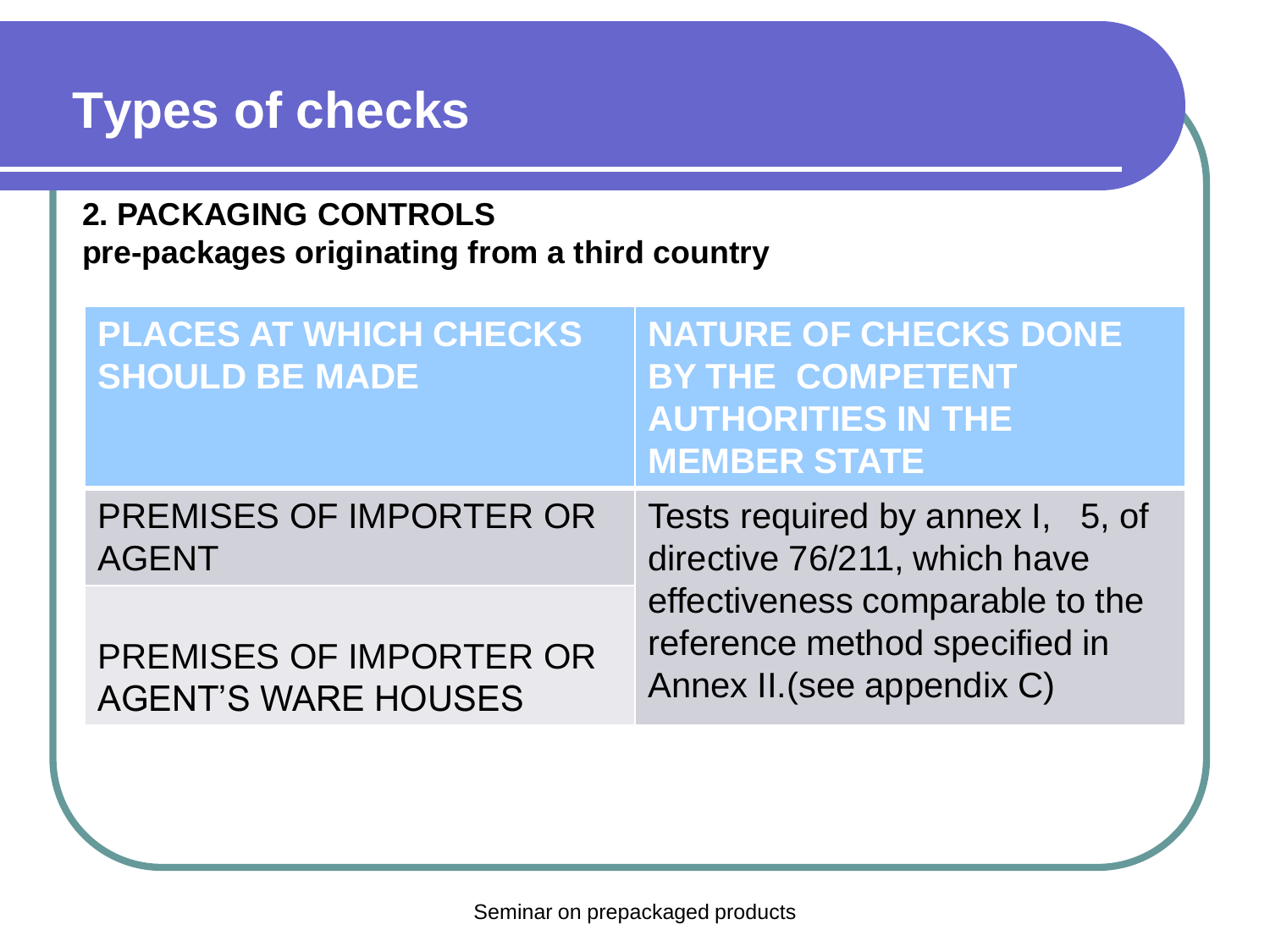

#### **3. MARKET CONTROLS**

| <b>PLACES AT WHICH CHECKS</b><br><b>SHOULD BE MADE</b>                                              | <b>NATURE OF CHECKS DONE</b><br><b>BY THE COMPETENT</b><br><b>AUTHORITIES</b>                                                                                      |
|-----------------------------------------------------------------------------------------------------|--------------------------------------------------------------------------------------------------------------------------------------------------------------------|
| <b>PACKER'S WAREHOUSE</b><br><b>DISTRIBUTION TO THE</b><br><b>RETAILER</b>                          | Checks mentioned in appendix B<br>(standard screening check<br>specified in B1 or other checks<br>with effectiveness<br>comparable as specified in<br>appendix B2) |
| <b>RETAILER PREMISES PRIOR</b><br>TO PURCHASE BY THE<br><b>CONSUMER</b><br>(including SUPERMARKETS) |                                                                                                                                                                    |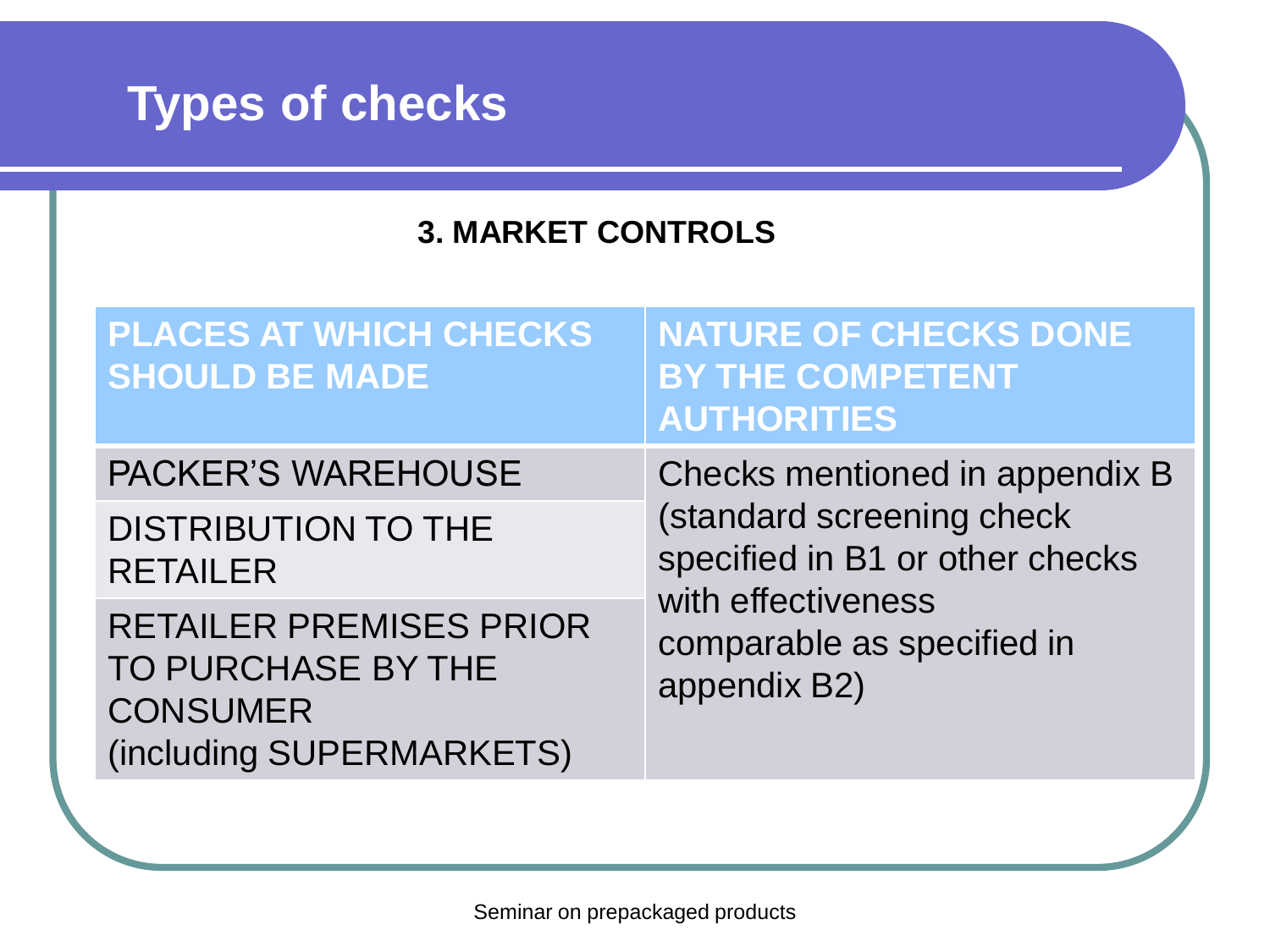# Use of MCB in packing process

#### **RESPONSIBILITY OF THE PACKER OR IMPORTER**

- The packer or importer shall be responsible for ensuring that prepackages meet the requirements
- The quantity of product contained in a prepackage (or packing quantity), known as the 'actual contents', shall be measured or checked by weight or volume on the responsibility of the packer and/or importer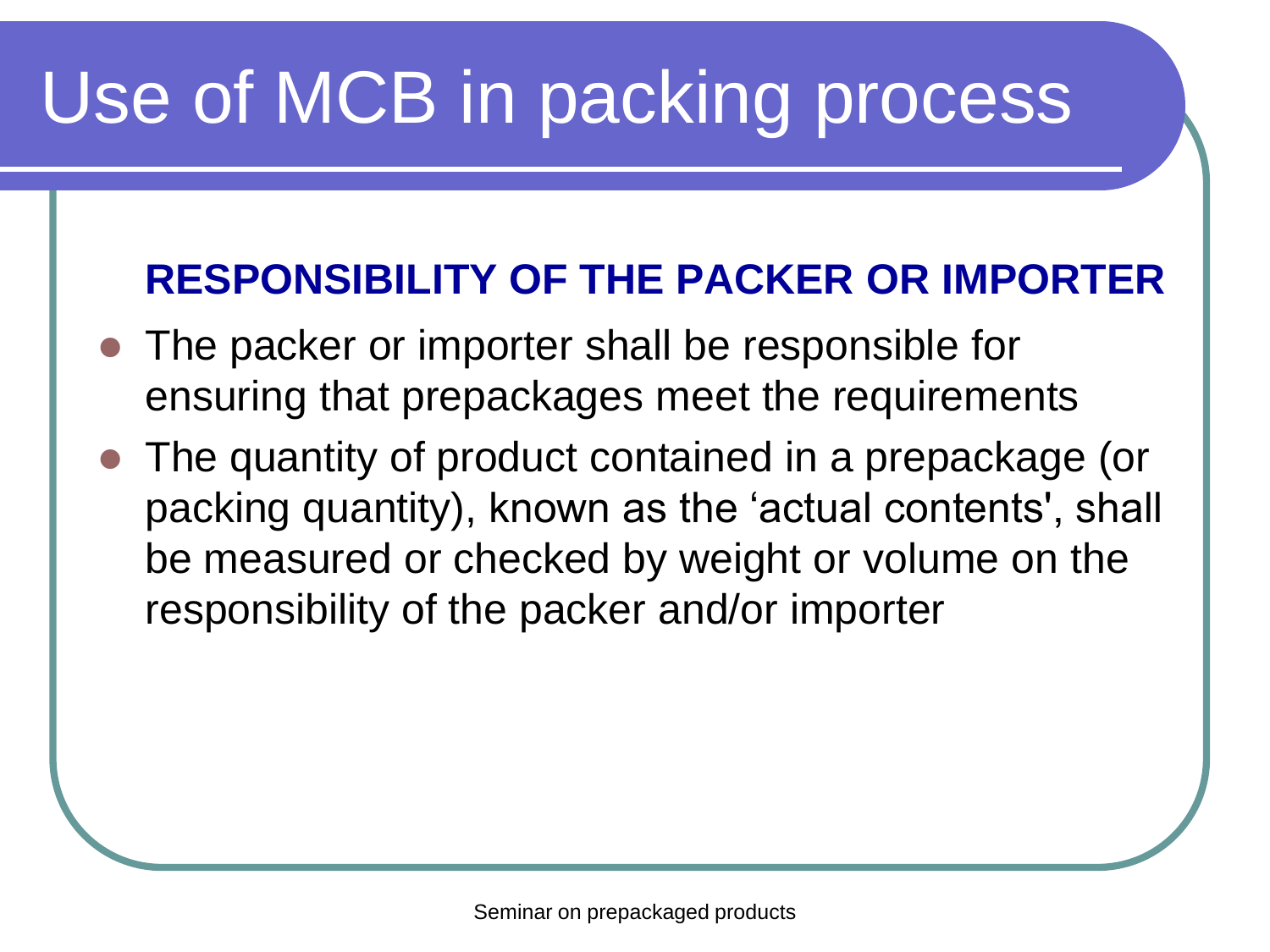# Use of MCB in packing process

#### **RESPONSIBILITY OF THE PACKER OR IMPORTER**

 Where the actual contents are not measured, the check carried out by the packer shall be so organized that the quantity of the contents is effectively ensured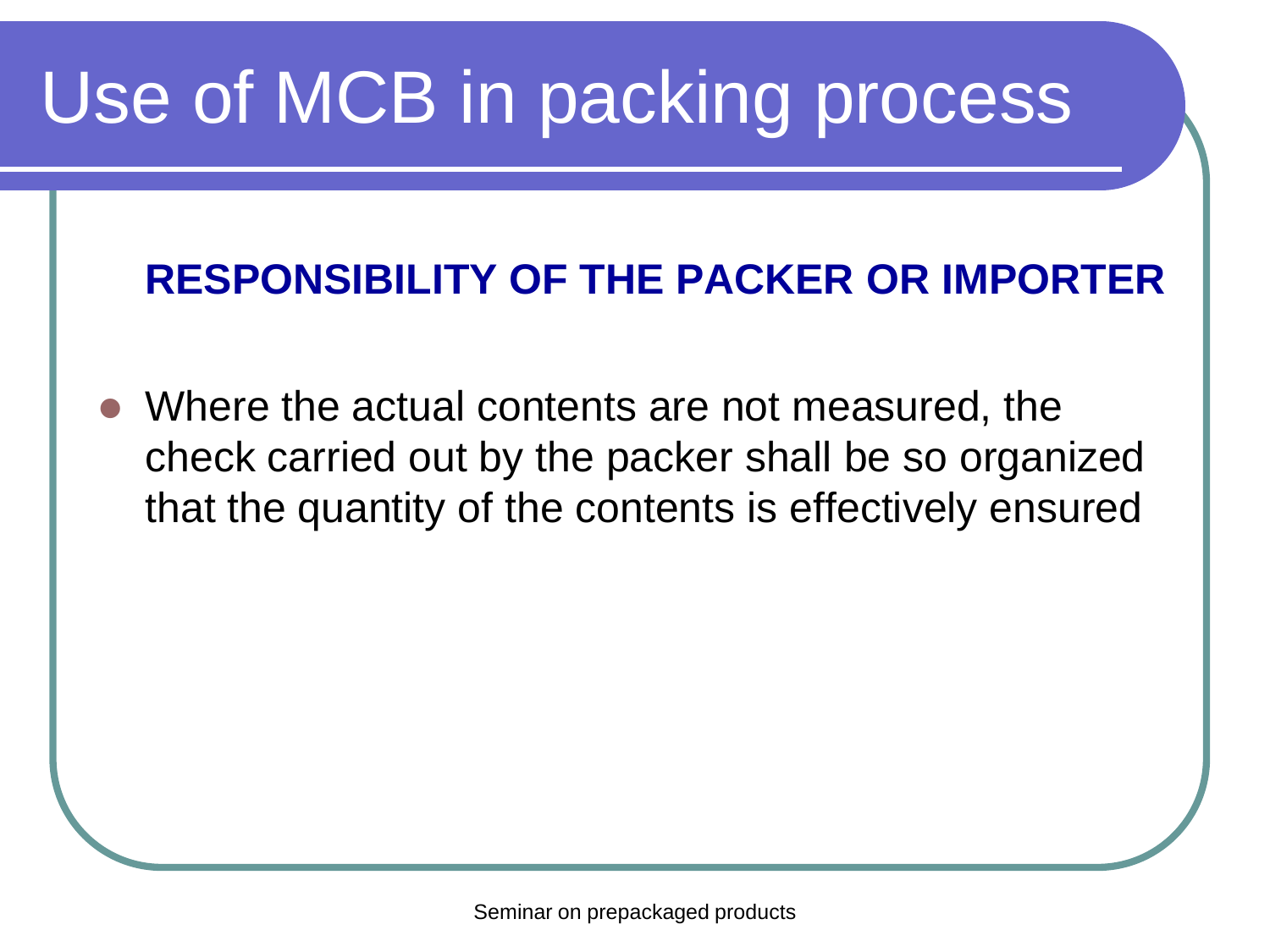# Use of MCB in packing process

#### **RESPONSIBILITY OF THE PACKER OR IMPORTER**

• In the case of products in quantities expressed in units of volume, one of several methods of meeting the measuring and checking requirements is to use, when making up the prepackage, a measuring container of the type defined in the Directive relating thereto, filled under the conditions prescribed in that Directive and herein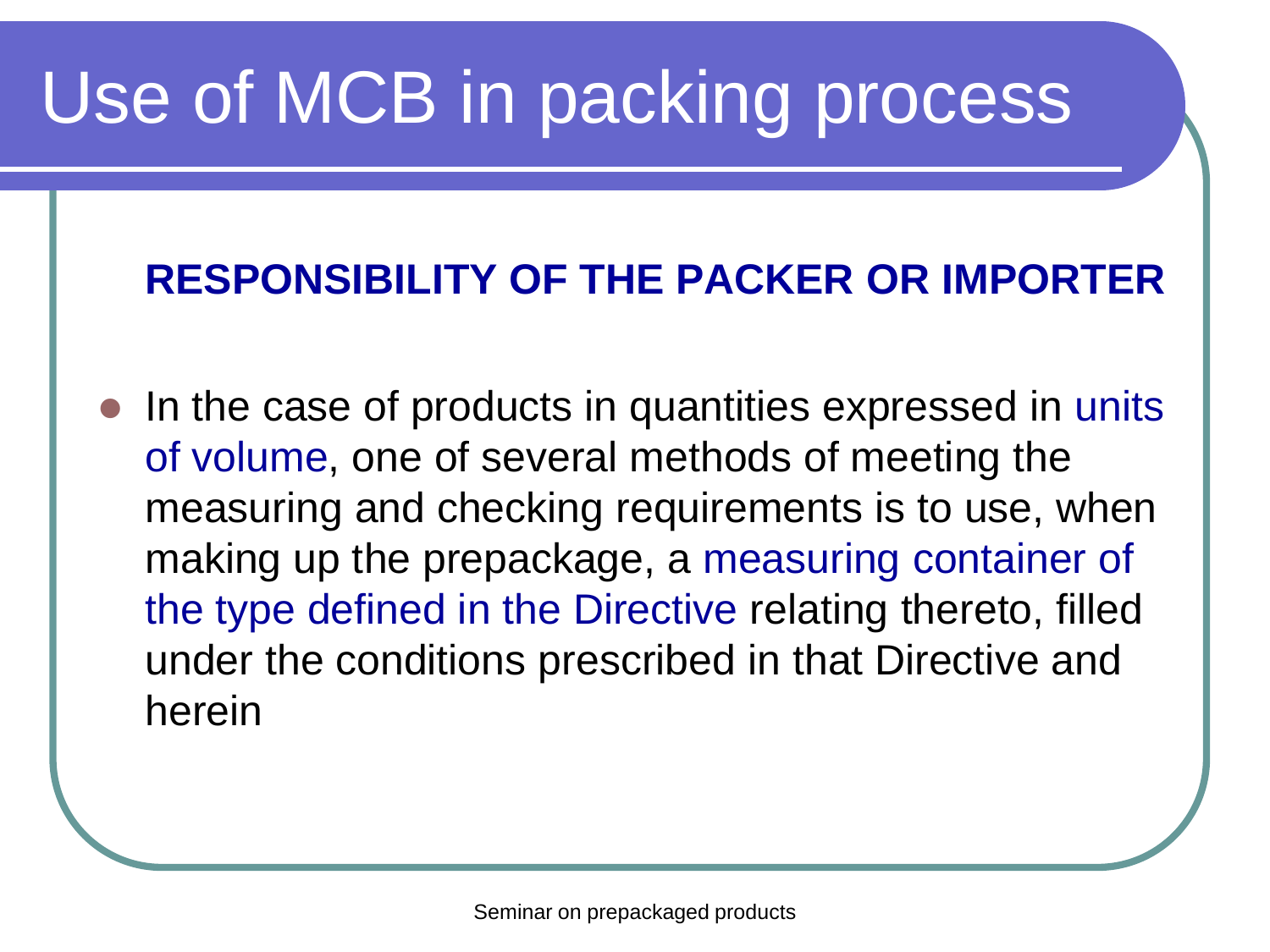# MCB – 75/107/EEC

**Directive on prepackages and MCB** Directive 76/211/EEC on prepackages permits using of MCB when making up prepackages, where the quantity is expressed in units of volume, when filled to the appropriate fill level.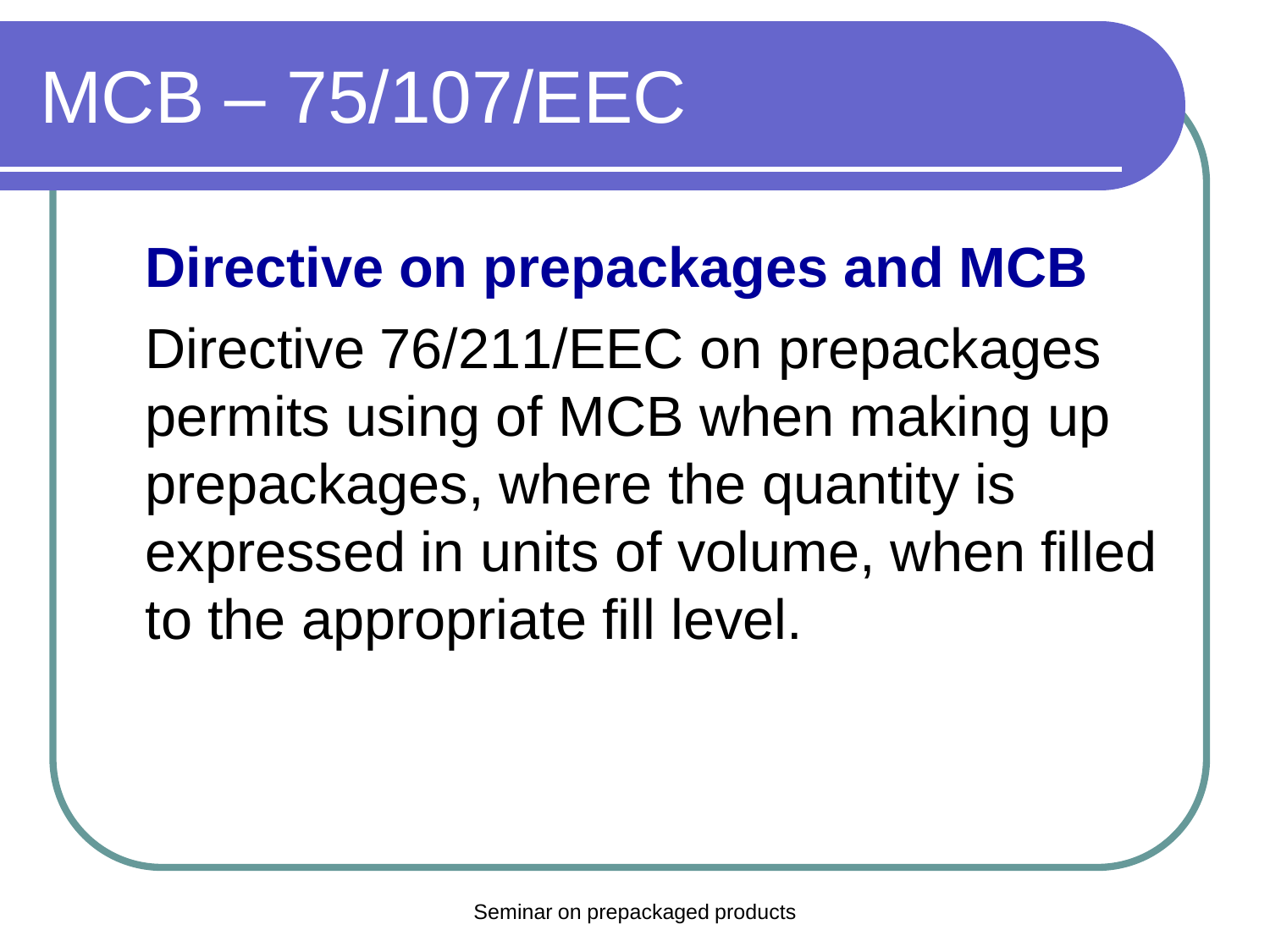# Use of weighing instruments

#### **NAWI**

• When the quantity of product in prepackages is determined by sampling, often a NAWI is used for the control and it performs a static weighing. NAWI's may also be used to test automatic weighing instruments and also for density measurements.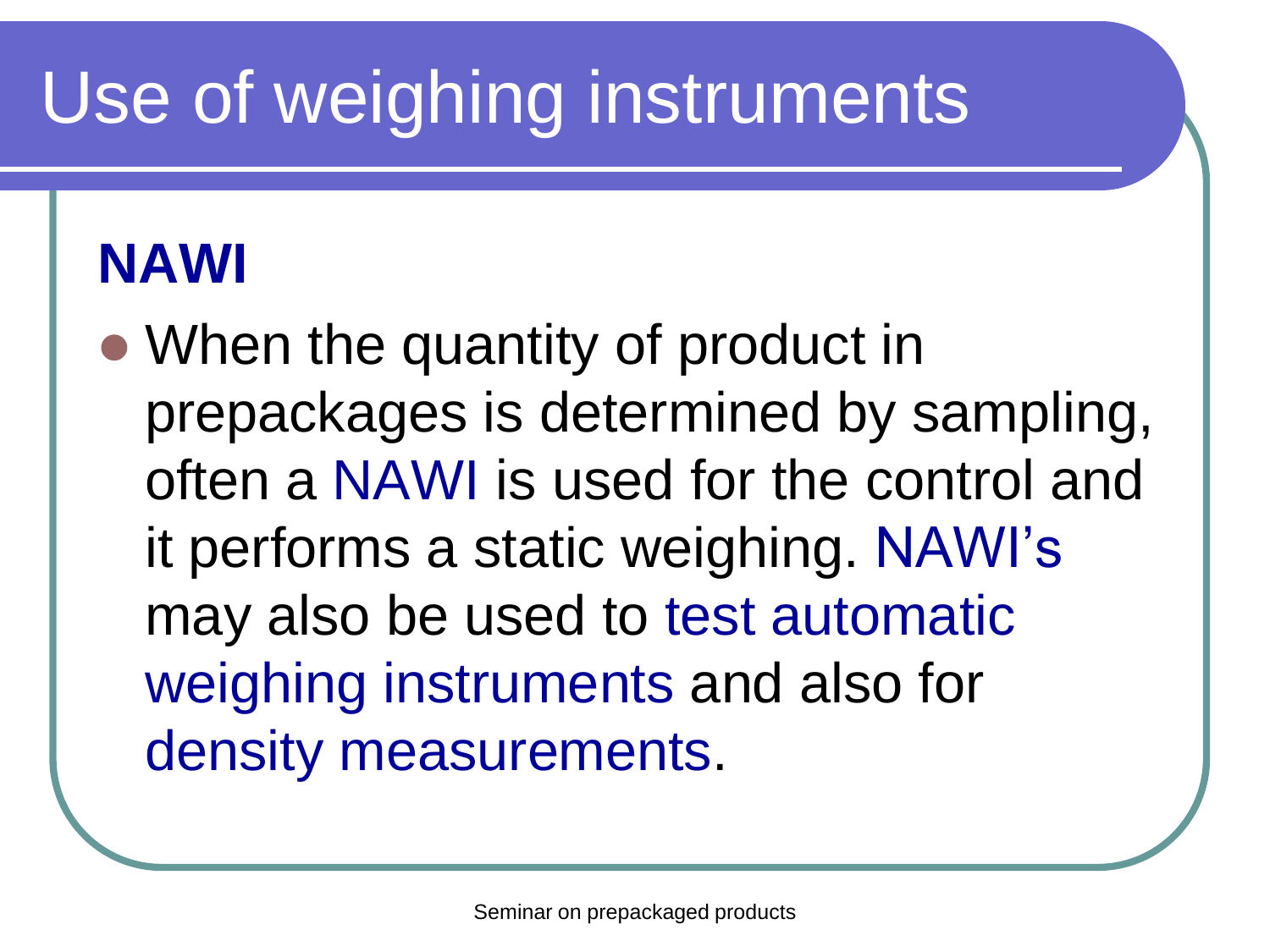#### Use of weighing instruments – volume determination

#### *Volume determination*

- The volume can be directly determined by emptying the product into a liquid measure,
- Indirectly determined based on measurements of density and weight.
- Measures of capacity must be verified.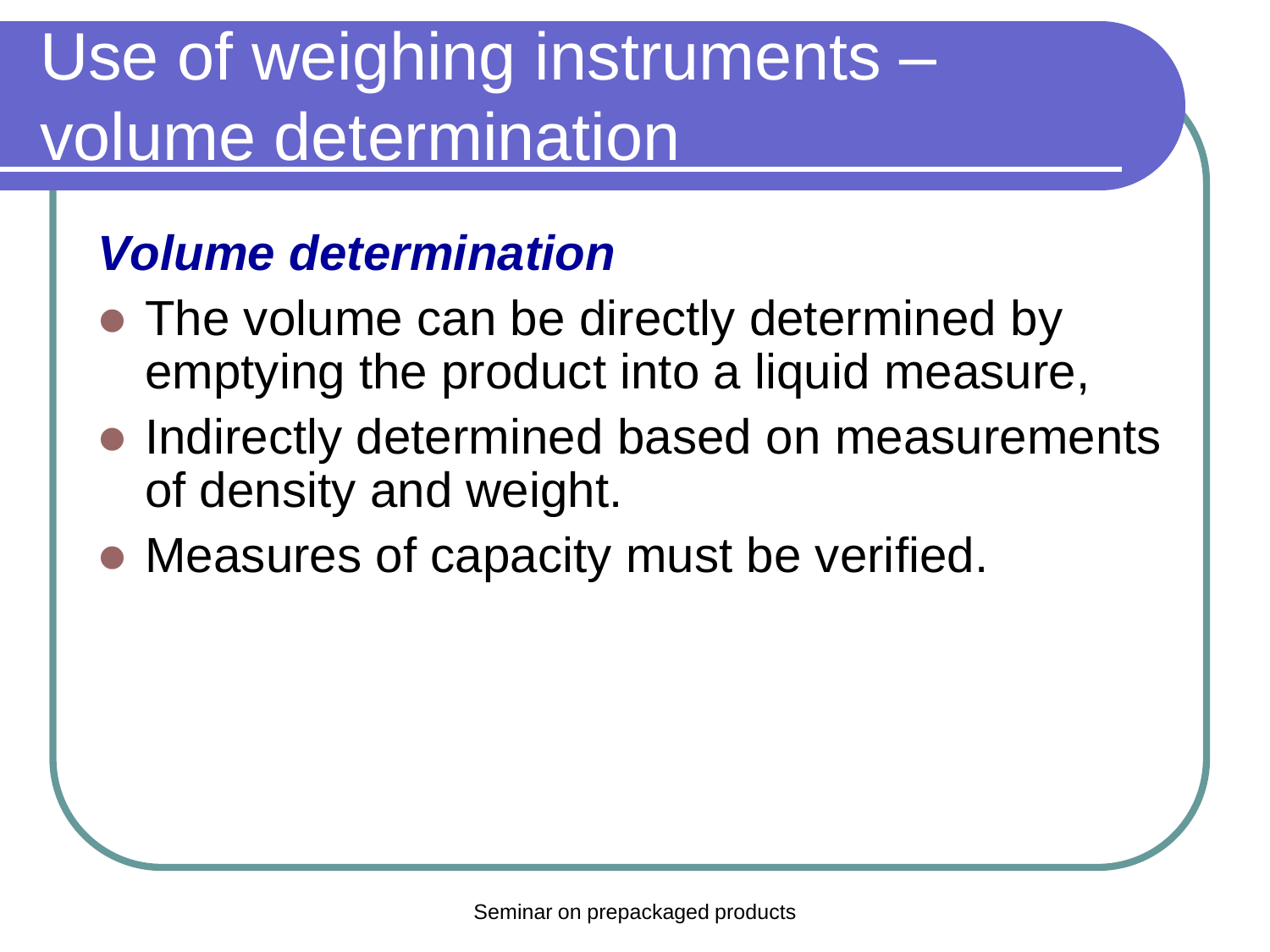# Development in Lithuania

#### *Lithuania*

- Until 1990 there were no obligatory requirements on packed products.
- Self-standardisation (manufacturer's technical specifications registered at the standardisation body).
- Market control institution established in 1996.
- First training in Germany (2 persons) 1999.
- Legislation based on the EU directives 2003.
- Review to cover non e-marked part 2007-2008.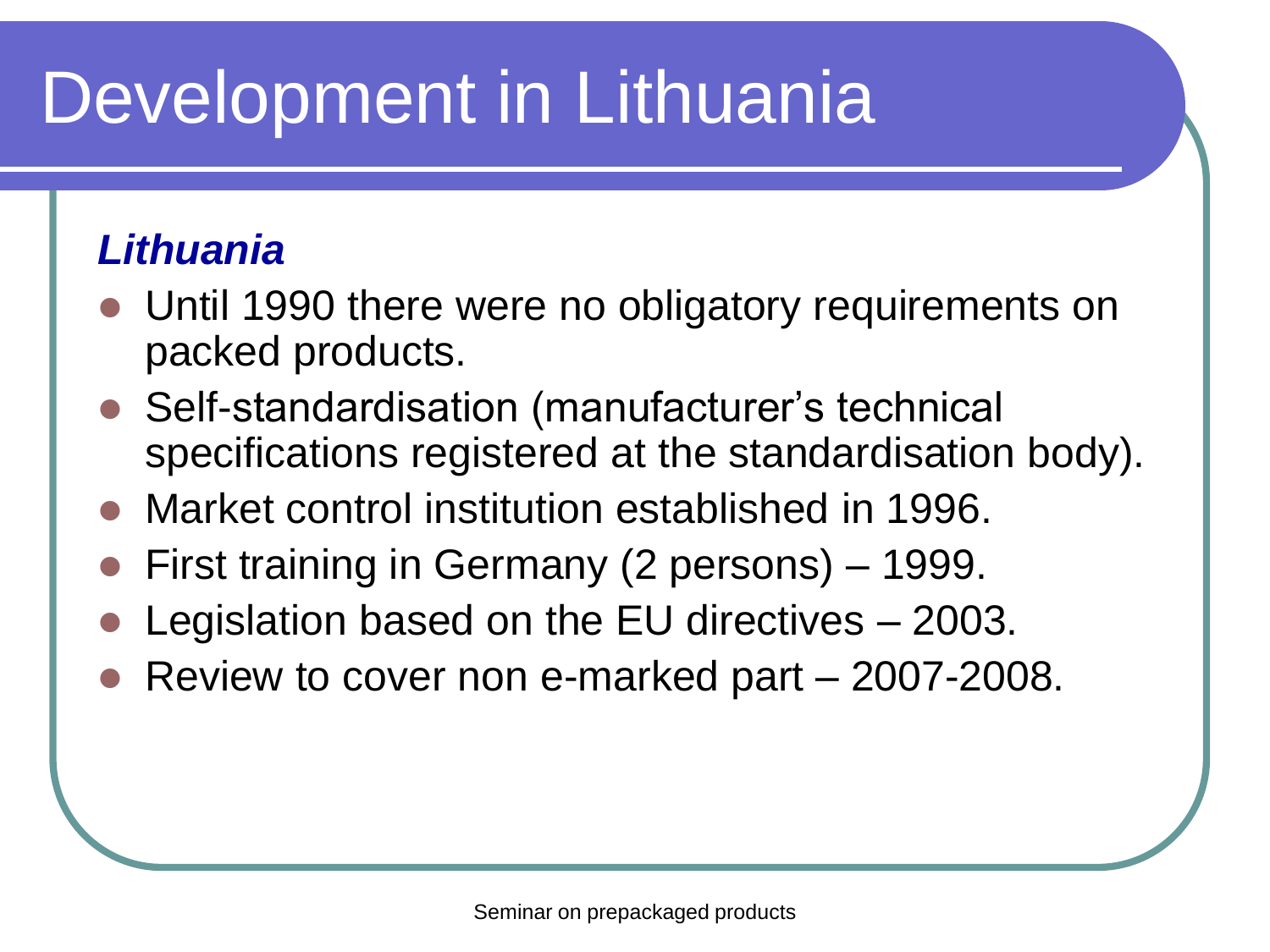## Success stories

#### *Lithuania*

- JSC Norvelita (joint Lithuanian and Norwegian company) established in 1995.
- Products fish (smoked, salted), crab sticks
- Area of sales local and international (2 trademarks)
- Originally started with 17 persons and packing of up to 10 tons per month.
- Next stage in development in 2003 exports to the EU member states
- Presently employs 350 persons and treats up to 1000 tons of fish products a month